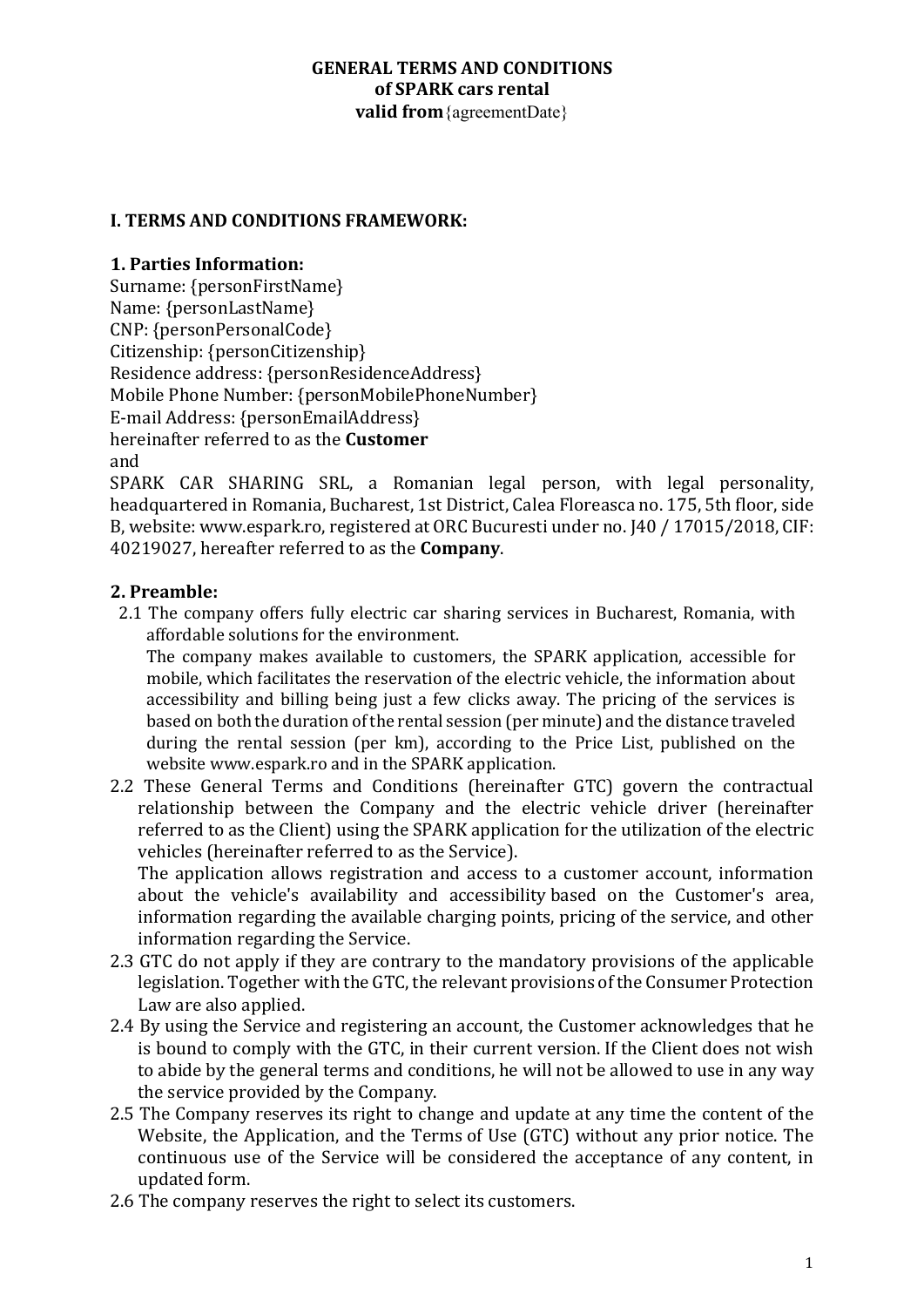- 2.7 In the event of divergence or misunderstanding between the Company and the Client, the Terms and Conditions valid at the time of the Client's registration shall apply.
- 2.8 The download of the mobile application followed by the registration of the account (filling in the form) is equivalent to reading, understanding and acceptance by the Customer of the terms and conditions below having the data thus recorded.
- 2.9 Checking the selection ACCEPT TERMS AND CONDITIONS by the Customer is equivalent to reading, understanding and accepting the terms and conditions.

BY REGISTERING AN ACCOUNT AND SELECTING THE "ACCEPT TERMS AND CONDITIONS", the Client guarantees that he:

- 2.9.1 IS AN INDIVIDUAL PERSON, of at least 19 years of age and has a B-category driving license since at least 12 months prior to the moment of registration; The driving license accepted by the Company must be issued only by the competent authorities on the territory of Romania (Romanian driving license) or EU (international driving license), without other additional formalities. The Company reserves the right to refuse the registration of the Client in the mobile application and the use of the service, based on other documents than those expressly requested in these TCG, as they are but not limited to: other types of driving licenses (issued by the authorities from countries other than Romania or the EU, including but not limited to: Great Britain, the Republic of Moldova, Georgia, etc., for other categories of vehicles, etc.), replacement evidence of official documents, documents containing visible changes, erasures, inappropriate data, etc .. The company reserves the right to select its customers;
- 2.9.2 PROVIDED CORRECT AND REAL INFORMATION, including any kind of payment information required: Will update correctly and permanently any of the provided information;
- 2.9.3 AGREES REGARDING THE PROCESSING OF PERSONAL DATA BY COMPANY FOR THE CORRECT FUNCTIONING OF THE SERVICE By registering the account, the Customer unequivocally expresses its consent for further processing of personal data for purposes similar to those for which it was made available to the Company, in full accordance with the General Data Protection Regulation (GDPR);
- 2.9.4 WILL RESPECT ALL AND ANY TERMS AND CONDITIONS, THEIR CONFIDENTIALITY, ANDALL INTELLECTUAL PROPERTY RIGHTS, which the Service provided by the Company engages;
- 2.9.5 HAS THE AUTHORITY TO USE THE SERVICE ACCORDING TO THIS AGREEMENT (GTC). If the Customer does not agree with the terms and conditions or any other provision  $/$  modification of this Agreement  $(GTC)$ , the only option to express this by not to registering the customer account.

### **3. Definitions:**

- 3.1 Client: a natural who has a firm intention to use the Company Service through a customer account registration.
- 3.2 GTC: the contractual relationship between the Company and the electric vehicle driver (hereinafter referred to as the Client) using the SPARK application for the utilization of the electric vehicles (hereinafter referred to as the Service).
- 3.3 Contract: This agreement between the Company and the Client under a system of temporary use of an electric motor vehicle and a distance payment system, organized without the simultaneous physical presence of a representative of the Company and the Client, with the exclusive use of one or multiple means of distance communication, until and including when the agreement is concluded.
- 3.4 Enclosing Contract: Submitting the Account Registration Form by Client, with the express acceptance of the GTC, implies full acceptance by the Customer of the Terms and Conditions and constitutes the unequivocal acceptance of the Company Contractual Proposal under Art. 1196 of the Civil Code.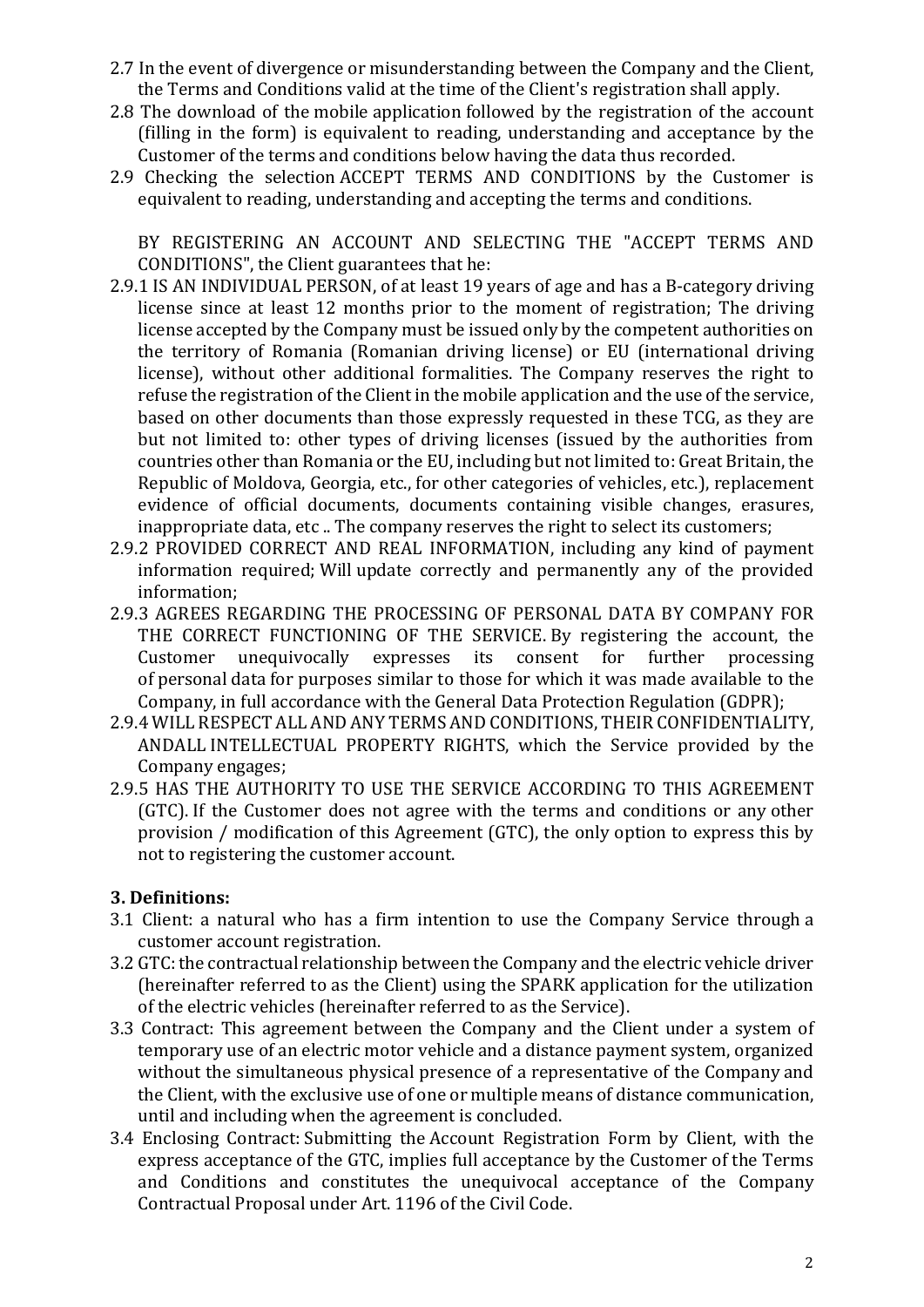- 3.5 Service: available on the Company's website and found in the Application accessed by the Customer, regarding the temporary and cost-effective use of an Electric Vehicle.
- 3.6 Bonus points: facilities granted for the constant use of the Service by Clients ; apply for every 1 leu paid for renting a Spark car  $(1)$ leu = 1point); each type of Vehicle corresponds to a certain minimum bonus point, which is valid for the possibility of free use of the Vehicle by the Customer for one day (24 hours); the valability of bonus points accumulated by the Client has a maximum validity of 24 months; can not be combined with other loyalty / voucher campaigns initiated by the Company.
- 3.7 Application: A program typically intended for a mobile device that runs on a specific operating system (e.g., Android) is downloaded for free and enjoys copyright protection; is also an active and integrated system of various information that contains on the one hand the Client's profile (data to the Customer, including payment data), the Company's services (services already used by the Customer, the services they can use, the list of cars), maps (indications on the availability of motor vehicles); The application can be accessed at any time  $(24 / 24-7 / 7)$  and anywhere (Bucharest) by the Client, only on the basis of the criteria required for creating the client account (Customer name and password); At the same time, it is the only tool for requesting, obtaining, at the cost of using one of the Company's Vehicles and other services, within the terms and conditions specified in the request and the present GTC.
- 3.8 Client account: Integrated and active information system for Customer data, Company data, Company services and other specific details; the Client's account is only possible on the basis of the requested criteria (Client name and password) and acceptance of the present GTCs.
- 3.9 Vehicle: the mobile property with propulsion, owned by the Company, which is provided by that Customer for temporary use, based on the express request of the latter, directly released from its own application, in accordance with the terms and conditions set forth in these GTC; The vehicle owns an electronic system that records and delivers to the Customer the mileage, the period of use, and other data relating to the vehicle and its use, against which the charging of its use is applied.
- 3.10 Vehicle Date of Use: The time period from unlocking the vehicle by selecting the "Unlock" command in the Application until the vehicle is returned to the specified location and the "Finish Travel" selection in the Application.
- 3.11 Range (Coverage area): public and accessible areas, marked in the mobile application, from which Spark vehicles can be rented (car rental sessions can be initiated and completed);
- 3.12 **Paid Vehicle Return Zone** a location that is indicated in the Mobile Application as an area where the Client can return, park and terminate the use of the Vehicle only for an additional charge/fee; the due charge/fee for returning the Vehicle and terminating its use in the Paid Vehicle Return Zone is specified in the Mobile Application and in the Pricelist; the Paid Vehicle Return Zones shall be marked distinctively in the Mobile Application with purple colour and specific markings;
- 3.13 Charging Station Vehicle electric charger, located at places indicated in the Mobile Application;
- 3.14 Other services: Maintenance of motor vehicles (major and current repair services, technical services), compulsory insurance for the vehicle owner and vehicle insurance, all necessary materials for the operation of the vehicle (e.g. electricity, windscreen washer).
- 3.15 Pricelist: charges for car use services and other services, other taxes, all provided on the Company's website and in the mobile application.
- 3.16 List of penalties: amounts due by the Client for defective, inappropriate use of the Vehicle (Annex 1 to this)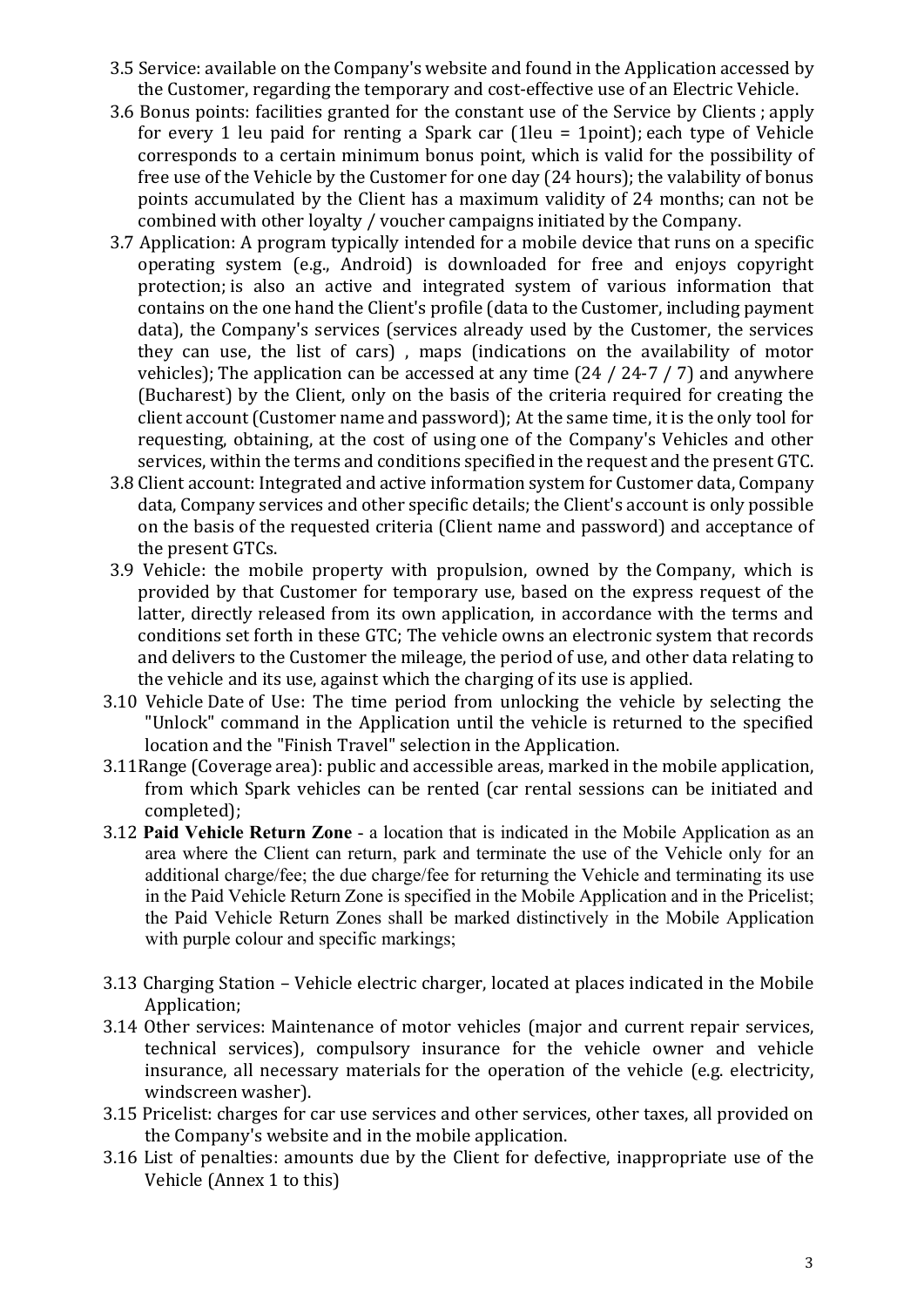- 3.17 Confidential Information: Represents any information relating to professional secret and any other information to any of the Parties including, but not limited to, the existence and content of this Agreement.
- 3.18 Road accident: an event in which at least one vehicle was involved, regardless of the place and / or time when it occurred, which resulted in material damage and / or health injury and physical integrity or death of one or more persons;

## **4. Interpretation:**

- 4.1 The TCG is interpreted according to the concurring will of the Parties, based on the purpose of the contractual relationship.
- 4.2 The TCG clauses susceptible of several meanings are interpreted in the sense that best suits the nature and object of the present TCG.
- 4.3 If, after the application of the interpretation clauses provided above, there are unclear clauses, they will be interpreted in favor of those who undertake.
- 4.4 The words "from here," "herein and" or similar words shall be construed to refer exclusively to this Agreement, unless otherwise stated, as a whole, and not as an individual provision of this Agreement; Any reference to chapters, titles, articles, paragraphs, appendices hereof is the sole reference of this agreement.
- 4.5 In the present Agreement, except contrary provision, the words in the singular form will include the plural form and vice versa, where this is allowed by the context; Where a word or phrase is defined in the present, each of its other forms of grace will have a corresponding meaning.
- 4.6 The words "Company", "Customer", "Party" shall be interpreted to include any or all natural or legal persons - Contracting Parties.
- 4.7 Whenever the words "include" and "including" are used in this agreement, they must be followed by "without being limited to".
- 4.8 This Agreement shall include any Preamble and attachments hereto, and the references to provisions and appendices are references to the terms and conditions of this Agreement, and attached attachments (eg Privacy Policy) to this Agreement form an integral part of this Agreement.
- 4.9 The term "day" or "days" or any reference to days are calendar days, unless otherwise specified.
- 4.10 In the event of a conflict between the version of present GTC in Romanian and in English, the Romanian GTC content shall prevail.

### **5. Object of GTC – SPARK Services:**

- 5.1 The object of this GTC is the provision by the Company of the temporary rental of autovehicules on which the Company has the ownership and / or legal possession, as well as of other services, presented on the Company's website and in the Application mobile, in favor of the Client, registered with the Company evidence, by creating the Client account and using the related Application. The Client will use and pay the rental of the rented car in the terms and conditions presented on the Company's website, Mobile Application and GTC.
- 5.2 In order to create the Client account, the person who intends to use the Spark services, will send, in compliance with the GDPR Regulation, through the mobile application Spark the scanned bank card and the two-sided driving license, as well as a facial scan. Subsequently, facial recognition will be performed in the application. If the verification of the data transmitted by the Client is not possible, for any reason, he will be able to enter them manually (double-sided driving license, identity cards / passport / registration certificate / residence permit as the case may be). In the absence of any data or documents mentioned, the Company reserves the right to refuse to register the Client's account. The company assures the Client that it will store, collect, process data and documents of the Client, in compliance with the GDPR Regulation.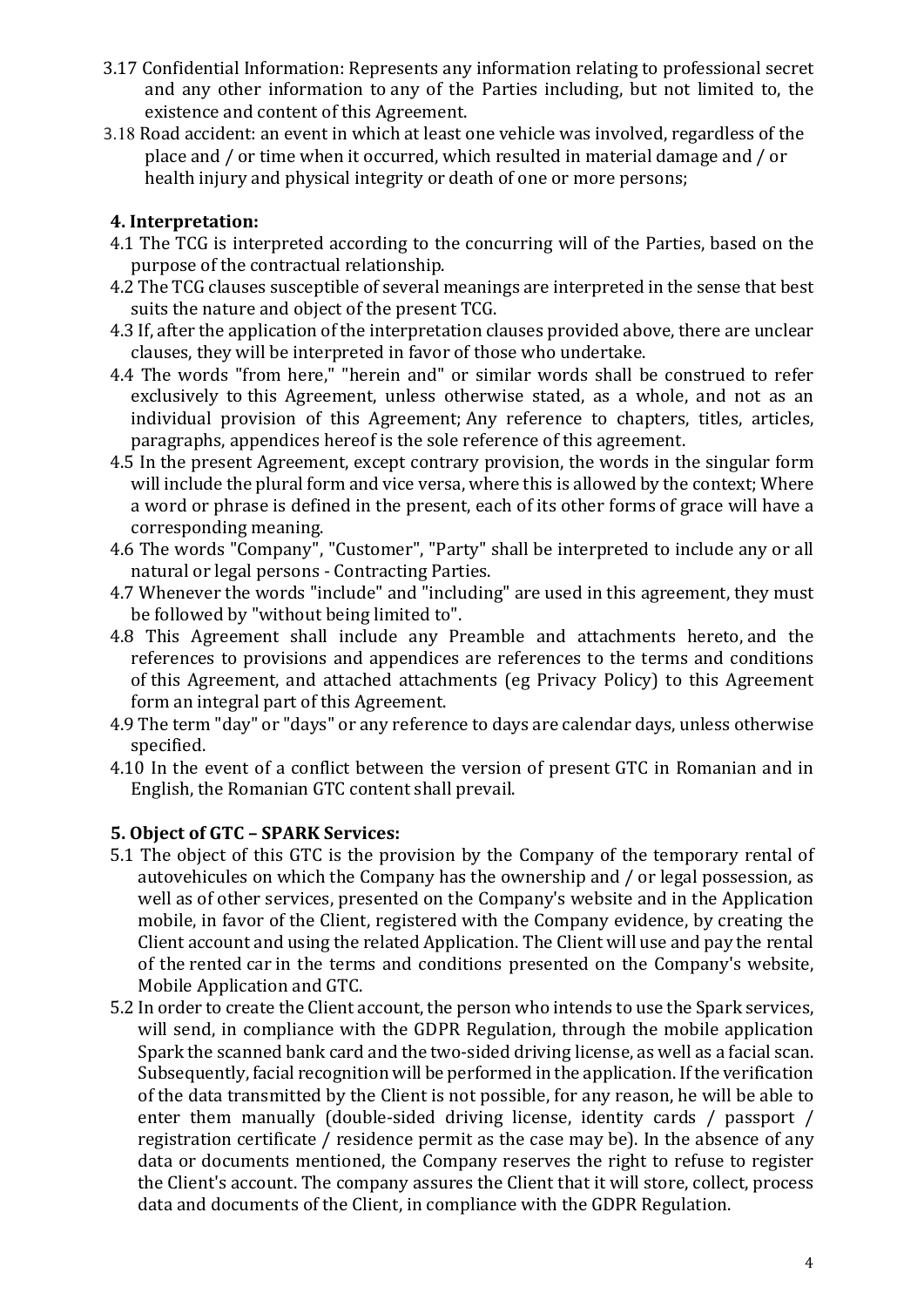- 5.3 Upon termination of this Agreement, the Customer confirms the login data of the client account and the mobile application. The customer will protect the login (including password) from the client account and the mobile application and will immediately inform the Company in the event of their loss, the Customer being the sole responsible for their protection, recovery and security.
- 5.4 The procedures for managing the option, vehicle reservation, vehicle use procedure, vehicle inspection conditions, conditions for vehicle defects and incompatibilities and other conditions related to car rental and service are provided in the Rental and Performance Regulations of the services of this agreement and are published in the mobile application and on the website. The Company has the right to unilaterally modify the Rental and Service Regulations by notifying the Customer of a new Regulation, via e-mail. Continued use of the vehicle will be considered acceptance of the Regulation as updated.
- 5.5 After the enclosing of this agreement and accepting the GTC, the Customer will be able to use the Company's services, as per the Regulation, through the mobile application or customer account.
- 5.6 This Agreement will be considered an irrevocable agreement between the Company and the Customer as long as the Customer is registered with the Company through the Customer Account. The parties take note of and accept that Customer's instructions made through the use of the mobile application or client account have the same binding legal effect as the signature on the written documents and constitute valid court evidence or any other legal proceedings.

### **6. Terms of Use of the Vehicle:**

- 6.1 Throughout the period of rental, the Customer will use the vehicle as a prudent and diligent owner and will use it for lawful purposes only on the territory of Romania under the terms and conditions of the GTC, without contradicting the requirements of the Regulation.
- 6.2 The customer must comply with the vehicle's operating requirements, the manufacturer's instructions and recommendations on the vehicle, the rules for road traffic laid down by normative acts and the requirements of other applicable legislation, to which they must be informed in advance. The operating requirements of the vehicle, although not mentioned in the GTC, are common to the use of the vehicle.
- 6.3 Each vehicle has a vehicle ignition key, a vehicle registration certificate, RCA insurance and is equipped according to the specifications of each type / mark of the car, including a type 2 power cord; if the Customer intends to electrically charge the Vehicle at a domestic outlet, the Company will provide him with the schuko type power cord, its delivery being made only at the Company's headquarters, based on a Delivery-Receipt Report.
- 6.4 Before the vehicle is taken over, the Customer must inspect it, check for visible external or internal irregularities, and verify the existence of the items listed in Art. 4.6. If Customer reports irregularities, he will immediately inform the Company and will not use the vehicle before receiving a response from the Company. Otherwise, it will be considered that all irregularities occurred during the period in which the Customer uses the vehicle, and the Customer is responsible for any unsigned and unspecified irregularity.
- 6.5 After using the vehicle, the Customer will return it to the Company at the location indicated in the Regulations and in the take-over status, except for the normal wear and tear associated with the period of use.
- 6.6 In the event that the vehicle is lost, destroyed, damaged or decomposed, and if circumstances arise which impede the possession and use of the vehicle, the Customer is obliged to immediately inform the Company and the competent authorities, so as to be without limit to: police organs, fire brigade, ambulance, etc.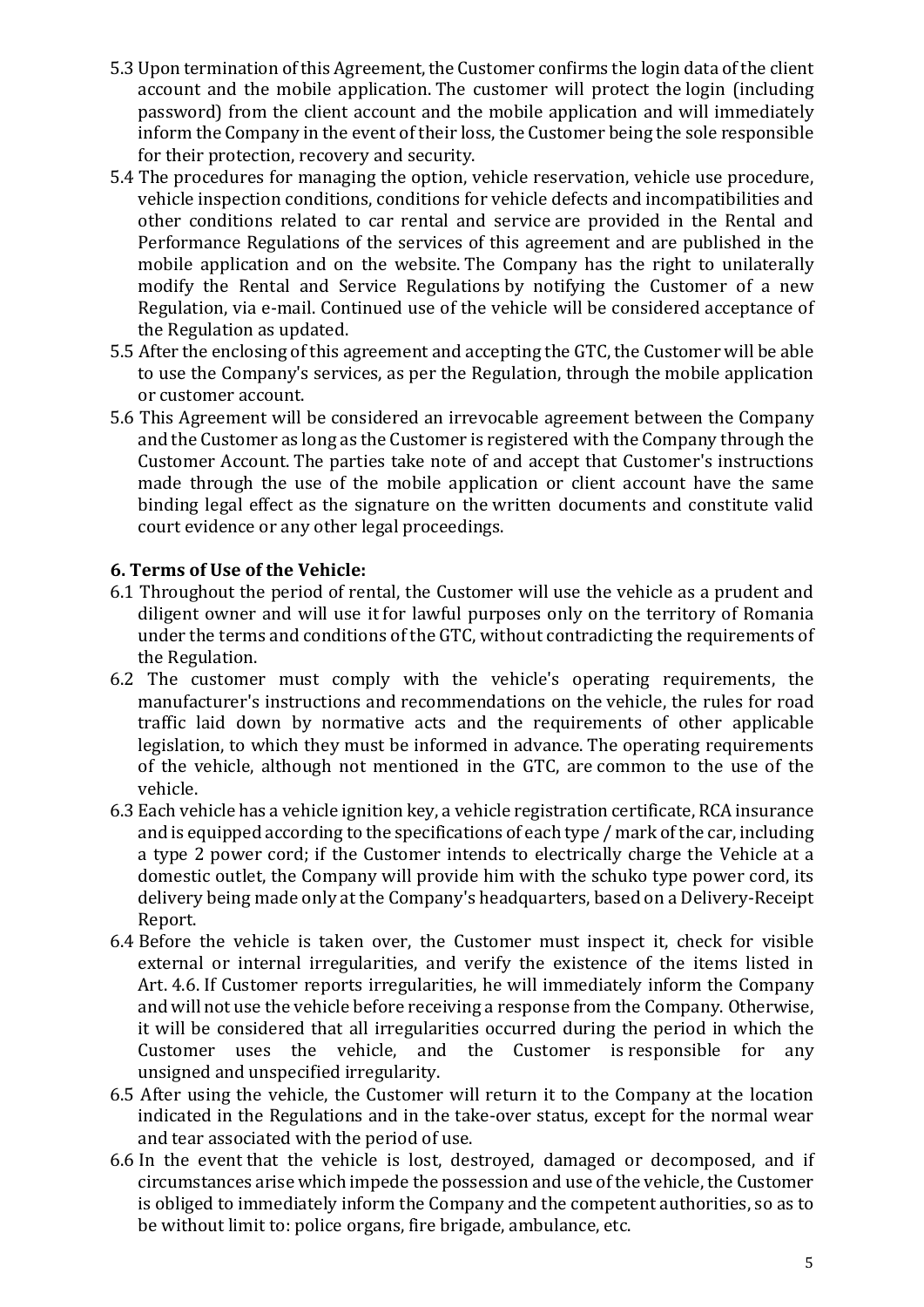6.7 Without the prior written consent of the Company, the Customer has no right to sublet the vehicle, transfer his rights and obligations under the agreement or transfer the vehicle and authorize / create conditions for another person to use the vehicle. The Customer has no right to use, directly or indirectly, through intermediaries, in any form, the Vehicle for commercial purposes (as they are but not limited to: ride-sharing activities, taxi, transport of goods and  $/$  or persons for commercial purposes, advertising activities, etc.). The Customer agrees to pay the Company the penalty according to Annex 1 in case of violation of this clause, as damages, as well as any compensation, if by unauthorized use for commercial purposes of the Vehicle rented by the Customer, it violated the legal provisions of the laws in force (as they are given without being limited to: the regime of taxes and duties, the regime of commercial activities, the regime of traffic on public roads, etc.), caused damages, injuries and any other consequences directly or indirectly from the Client's deed.

#### **7. Statements:**

- 7.1 By accepting the GTC, the Customer declares on his own responsibility that the data provided to enclose the present Agreement are true, correct and complete. In case of changing the data in the registration form, the Client undertakes to update this data immediately. Under no circumstances the Company will not be liable for damages suffered by the Customer and / or third parties due to inaccurate and / or incomplete personal data provided by the Customer or the non-observance and completion of such data after they have been modified.
- 7.2 By accepting GTC, Customer declares that he is fully familiar with and agrees with the GTC, the Agreement and the Regulations, all and any conditions being clarified.
- 7.3 By accepting the GTC, the Customer declares that he has acknowledged and agrees with the consequences of non- performance, delayed or defective execution of the obligations set forth in the Customer's duties, including but not limited to sanctions, grounds for termination of the agreement, reasons and claims damages procedures.
- 7.4 By accepting GTC, Customer declares that he is fully familiar with the potential risks of using electronic flows.
- 7.5 By accepting GTC, the Customer expresses his consent to the Company to process personal data (provided by Customer and received by third parties) by automated means or by other means for the purpose of administration and execution this Agreement. Customer's personal data will be processed for the purpose of direct marketing only upon receipt of the Customer's consent, acceptance of the GTC and the Privacy Policy. Detailed information about the data processed by the Company is published in the mobile application and on the website.
- 7.6 By accepting the GTC, the Customer agrees that, during the conclusion and execution of the agreement, the Company shall have the right to collect, evaluate and otherwise manage all available Customer data (including but not limited to personal code, credit rating, etc.) for the purpose of verifying the solvency, management and  $/$  or debt collection. In the event that the Customer fails to fulfill his financial obligations under the agreement and does not eliminate the infringement of the present GTC, the Company is entitled (in accordance with the legislation on data processing and transfer procedures) to publish these circumstances and / or to transfer the personal data of the Client (including, but not limited to the personal identification number) to persons with legitimate interest, competent authorities, administrators of common data files, for the purpose of managing and / or collecting debt. The Company fulfills its contractual and legal obligations on the basis of the data indicated by the Client. At any time upon submission of the personal identification document, Customer may request access to personal data processed by the Company, correct inaccurate data, and object to the processing of personal data, or may request removal of the personal data in accordance with the procedures and for the reasons stated in the law.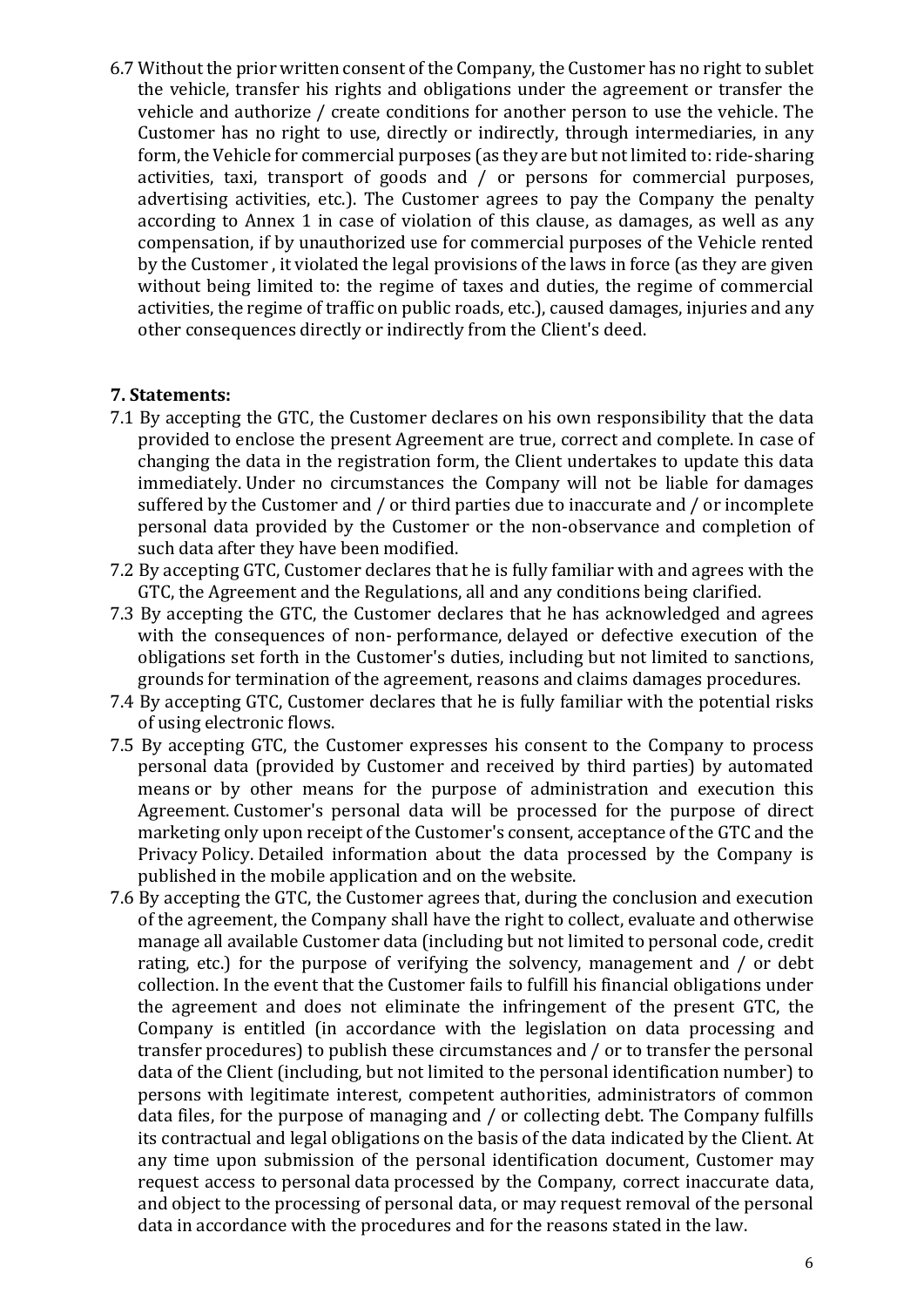- 7.7 By accepting the GTC, Customer acknowledges to the Company the right to enforce procedures for the execution of amounts owed due to the use of the Company's services, including the transfer of receivables to a third party (debt collection company, etc.) without the Customer's consent. The Company's additional costs associated with debt recovery will be reimbursed at Customer's expense.
- 7.8 By accepting the GTC, Customer acknowledges the Company's right to present data and personal information to data recipients, partners of the Company located and operating in and / or beyond its territory (both in the European Union and other countries), but only for the purpose of the proper conduct of this Agreement or of the Company's agreements with the respective partners.
- 7.9 By accepting the GTC, the Client declares that he is informed of the option to oppose the processing of personal data for direct marketing purposes, as well as of the other rights related to the processing of personal data.
- 7.10 By accepting the GTC, the Customer declares that he is familiar with vehicle insurance rules, uninsured events and cases where the insurance company has the right to refuse to pay or reduce the insurance benefits. The customer shall pay immediately and in full the fine provided in Annex TCG - fines.
- 7.11 By accepting the GTC, the Customer declares that he is informed of the cases in which the insurer may file legal actions against the responsible person in accordance with the vehicle's insurance rules.
- 7.12 By accepting the GTC, the Customer declares that he is informed of the right to provide travel services through the authorized Motor Vehicles of the Company and only with his prior written consent. The customer knows that by using the Company's vehicle to provide travel services, shall pay immediately and in full the fine provided in Annex TCG - fines.
- 7.13 By accepting the GTC, the Customer confirms that he is fully familiar with the principle of operating the car system with the data collected and transmitted by him as well as with the types of such data and does not object that such data be collected and used for the purpose of fulfilling this agreement; The Customer agrees with the data provided by the Vehicle System and that these data will be used and considered credible when calculating the rental charge. The Client also agrees that such data may be used as valid evidence in court proceedings or other legal proceedings.

### **8. Validity of the GTC:**

- 8.1 This Agreement enters into force at the time of explicit and implicit acceptance of Customer Account registration and will remain in force for an indefinite period of time.
- 8.2 The Customer has the right to unilaterally terminate this agreement without addressing the court through a written notice to the other party at least thirty  $(30)$ days before the date of termination under the condition that the communication notification from the request cetarea the contract has executed all and any contractual obligations.
- 8.3 Upon notice of termination of this Agreement, the Company has the right to immediately suspend its execution, cancel the Customer's reservations and block access to the mobile application or customer account if the Customer does not comply with the terms of the agreement and  $/$  or the Regulation.
- 8.4 The Company reserves the right to terminate this agreement unilaterally, including deactivation of the Client's account, without recourse to the court by a written notification sent to the Client in maximum 24 (twenty-four) hours before the termination date, without any prior notice, if that the Client violates essential provisions of this agreement, and the Company has informed them, by any means of communication. The following are considered essential provisions: delay in the payment of any amount due for more than 10 (ten) calendar days; repeated failure to perform or improperly perform any of the obligations of this Agreement; if the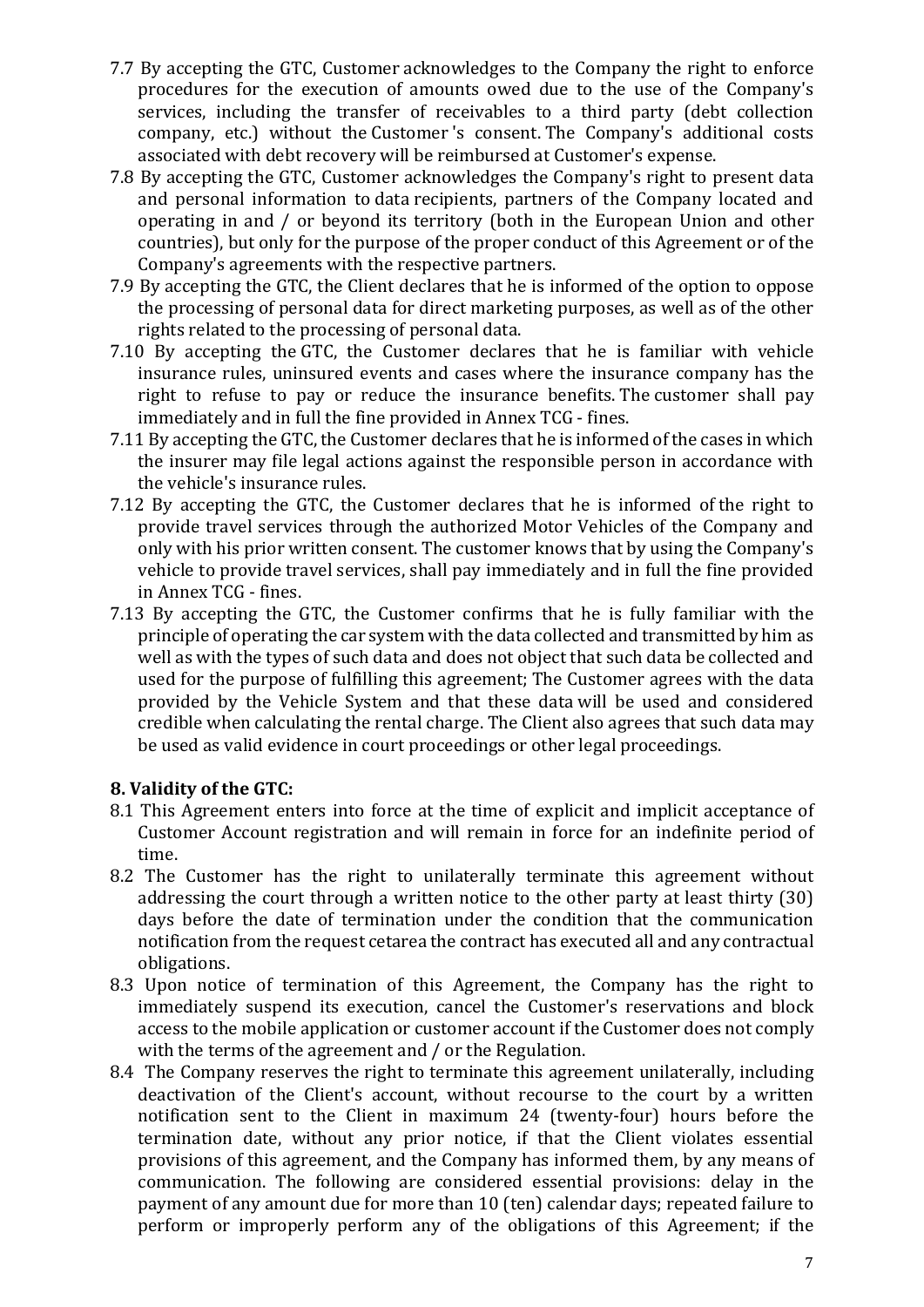Customer uses the vehicle without complying with the Regulation or intends to perform unfair actions that are harmful or may damage the performance of the vehicle, system and / or mobile application

The provision of false or inappropriate data, information and documents to the Client entitles the Company to immediately deactivate, without any prior notice, the Client's account and to apply the corresponding pecuniary sanction, provided in the annex.

8.5 Termination of the Agreement shall not affect the validity of the provisions of the Dispute Settlement Understanding and other provisions, provided that these provisions, in their essence, remain valid after the conclusion of the Agreement.

#### **9. The payment:**

- 9.1 The Client pays the Company for the use of the vehicle in accordance with the actual prices at the time of booking during its rental period, which are presented on the website www.espark.ro and in the mobile application SPARK according to the price list available on the website www.espark.ro, as well as in mobile application. The invoice regarding the rental price of the vehicle is issued only to the Customer, registered in the mobile application, including the situation of using a bank card, for the payment of rental services, the holder of which could be different from it. The rental price of each vehicle, related to the rental period, will be individualized in the invoice issued by the Company and sent to the Customer at the beginning of each month for the previous month in which the vehicle was used.
- 9.2 The Client pays to the Company a fee for verifying the conformity of the data and documents sent in the mobile application, in a fixed amount, respectively 100 (one houndred) lei, which will automatically turn into a voucher (a cost reduction with a determined value), having the value registered in the mobile application, which the Company grants to the Client only once for the races performed by the Client with Spark vehicles. The verification of data and documents is performed by the Company respecting the confidentiality of the Client's data and GDPR, with the help of the Company's employees and the Company's partner service providers (payment provider), so that the fee charged is used by the Company to pay for services. verification. The Client accepts that he cannot oblige the Company in any way to return the verification fee, regardless of the reason.
- 9.3 The period of use of the Vehicle begins when the Vehicle is unlocked by selecting the "Unlock" command via the Mobile Application, by the Client's Account, and ends when the Vehicle is returned in the Coverage Area as marked into the Mobile Application (including the Paid Vehicle Return Zone), by selecting the "Lock" command via the Mobile Application, by the Client's Account.
- 9.4 Payment for the car rental service and other services, if any, will be made immediately after the use of the Service, by ordering payment by the Company, based on GPS data on the use of the Service (distance, km traveled, period of use), having the payment card data registered in the application or the customer account, through the electronic payment provider. By booking the vehicle, the Client confirms the electronic payment method and that there are sufficient funds in the account related to the card details, registered in the application or the client's account. At the same time, by entering the bank details by the Client, he assumes the payment method, as well as any responsibility regarding the following situations but not limited to: non-payment of the service due to non-existence of funds or other situations, legal possession of bank details provided, etc. The company does not assume any responsibility for any disputes between the user of banking data (Customer) and the rightful owner of banking data and reserves the right to ask the Customer to pay compensation in case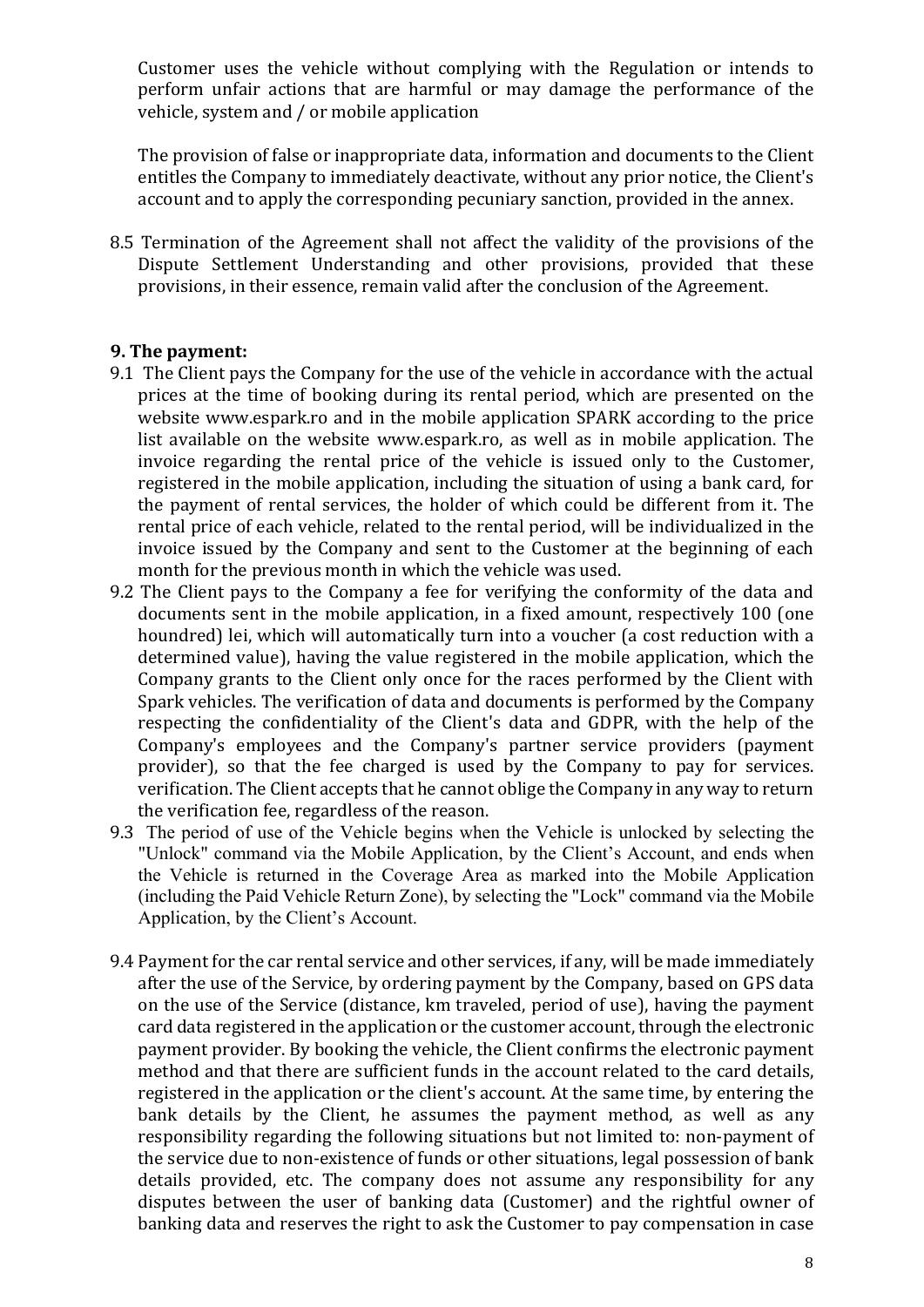of receiving any categories of complaints (notification, complaint, notification, court action etc.) by the rightful owner of the bank details.

- 9.5 The customer agrees that the payment instrument (payment card) registered in the mobile application or the customer account must allow automatic withdrawals from the account connected to the card. The amounts for the services provided will be automatically debited from the card registered by the Customer, starting with the moment of reaching the threshold value corresponding to each type of vehicle or with the end of a period of 4 hours from the beginning of the rental session or the end of the rental session of the Vehicle, but not later than 24 hours from the beginning of the session. In case of failure of automatic withdrawals from the linked card account, within a maximum of 24 hours, due to insufficient funds in the bank account, the Company will inform the Customer. If after this time, the Company still cannot withdraw the amount related to the rental of the Vehicle by the Customer, the Company reserves the right to apply a delay penalty of  $0.1\%$ . If in maximum 3 (three) days from the date of use of the Service, the Client does not pay its equivalent value, the Company reserves the right to initiate the required legal actions, to recover the amount due and the related penalties; the amount of the penalties may exceed the amount of the principal debit.
- 9.6 The payment amounts for the Customer are calculated by the Company in accordance with the data registered in the mobile application, as well as with the data from the vehicle's GPS system, Upon receipt of the invoice, the Customer is obliged to verify the correctness of the data, including the amounts entered in its content, and in case of errors, to inform the Company within 48 (forty-eight) hours of communication of the invoice, otherwise. The parties will consider the invoice issued by the Company as valid and correct.
- 9.7 The customer knows and agrees that unlocking or locking the vehicle (each action separately) may take up to 1 (one) minute due to network operators, and this duration is included in the rental period of the vehicle, not subject to an additional charge of hire.
- 9.8 If the Client does not pay any amount due to the Company, fails to return the Vehicle in the Coverage Area as marked into the Mobile Application (including the Paid Vehicle Return Zone) or in case of any other breach of his/her contractual and/or legal obligations, the Company is entitled to block the Client's access to the Client's account and/or to prevent the use of the Vehicle (blocking the ignition/access into the Vehicle) until the Client fulfils all of his/her outstanding contractual and/or legal duties.
- 9.9 The Company authorizes, and the Customer accepts that in case of continuous use of the rented vehicle, respectively the Customer did not close the session of its use, reaching the maximum amount allocated per day, for each type of vehicle, according to information in the mobile application, the Company will request immediate payment for the use of the service.
- 9.10 If in the conditions mentioned in art. 8.9 The Customer continues to use the service without immediately making successful payment for the use of the service continuously for an interval of 24 (twenty-four) hours, the Company is entitled to consider the use of the service by the Customer in an unauthorized manner. By the unauthorized use of the vehicle by the Customer, he implicitly agrees to bear the legal consequences of unauthorized use and the legal measures required, as they are but not limited to: payment of penalties for late payment of service used, blocking access to the service used by the Client, the recovery of the vehicle, the notification of the competent bodies regarding the crime of theft or other crimes that characterize the illicit deed of the Client, etc.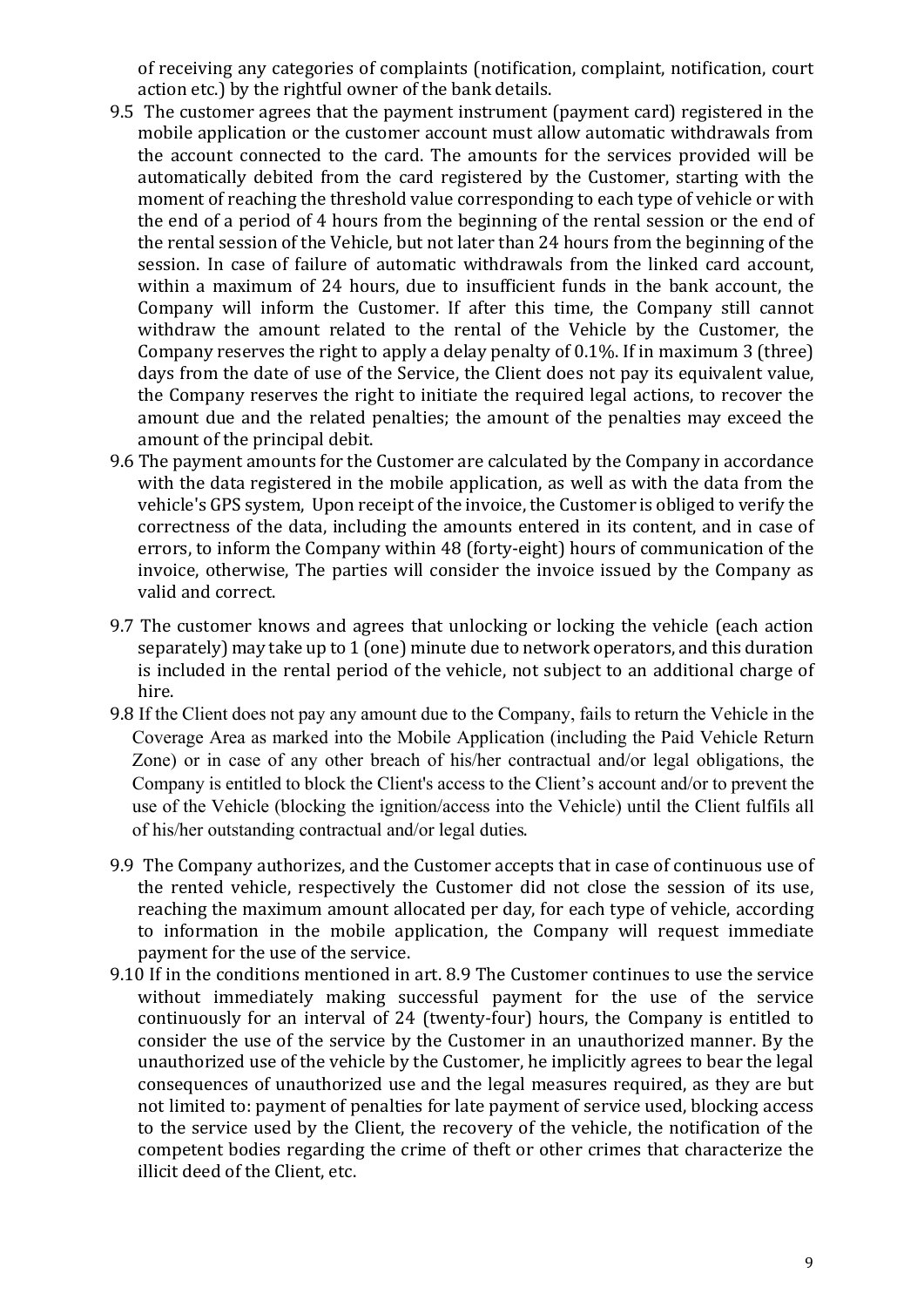- 9.11 If the vehicle cannot be used by the Company, due to the Client's fault, when he stole / lost the vehicle access key, the Client undertakes to pay in full and immediately the fine provided in the list of sanctions.
- 9.12 If the Customer deletes the account or any identification data, as they are but not limited to: name, contact details, identification documents, bank details (bank account), without informing the Company in advance, the latter does not assume any responsibility for any consequences that may result directly or indirectly from these actions of the Customer. Also, if the Customer deletes the account or any identification data  $\ell$  documents, as mentioned above, if it records outstanding amounts in the Company's records, the latter reserves the right to apply a penalty, equal to the value of the amount due, as well as to take all the legal measures required to bring to the civil and / or criminal liability of the Client, for the recovery of the damage caused to the Company by this deed.
- 9.13 The company may modify the price list unilaterally and will notify the Customer about its update directly in the mobile application and on the website.
- 9.14 If the Company has the obligation to return any amount to the Customer, unless the parties agree otherwise, these amounts will be returned to the bank account, with the details of the payment card registered in the mobile application or customer account, from which the payment was made by the Customer.
- 9.15 If the Customer becomes eligible, according to the conditions of loyalty campaigns, for the application of discounts, they will be deducted proportionally from the amounts due for renting the vehicle and using the services, within the terms and conditions provided by each such campaign.
- 9.16 The company executes the  $eG$  loyalty program, through which the Customer is awarded one  $(1)$  eGO point for every 1 leu paid for renting a Spark car. The customer can examine the amount of  $eGO$  points collected in the mobile application or in the personal account on the site. The customer has the right to exchange and convert the eGO points collected into prize-vouchers, more information being published in the mobile application and on the site. The collected eGO points are valid for 24 months from the first fully paid rental session; vouchers resulting from the conversion of  $eGO$ points are valid for 3 months from the date of their conversion. If the Client does not use the collected points or the vouchers within the established time limit, they will be canceled and will automatically expire, without the possibility of modification or extension. The company reserves the right to change the terms of the loyalty program without notifying the Customer in advance. The company has the right to terminate the loyalty program for any reason, by prior notice to the customer.
- 9.17 For non-compliance with these GTC, including the Terms of Use, when using the Company's application and  $/$  or service, the Customer agrees to pay in full and immediately an appropriate penalty, the amount of which is set out in Annex 1 to the GTC.

### **10. Rights and Obligations of the Parties:**

### 10.1 For the Company:

1. Provides the services requested by the Client under the agreed terms and conditions, in compliance with the legal norms in force;

2. Ensures the human, material, technical and other resources necessary to present the services, as well as make them available to the Client;

3. Has the right to full and timely payment of services provided under this Agreement; 4.A re right to use any and all of the data and information that becomes aware during the execution of the contract period in order to achieve the objectives of this contract; 5. The Company assures the Client that the vehicle reserved by the Client, in order to rent it, is in the coverage area of the mobile application;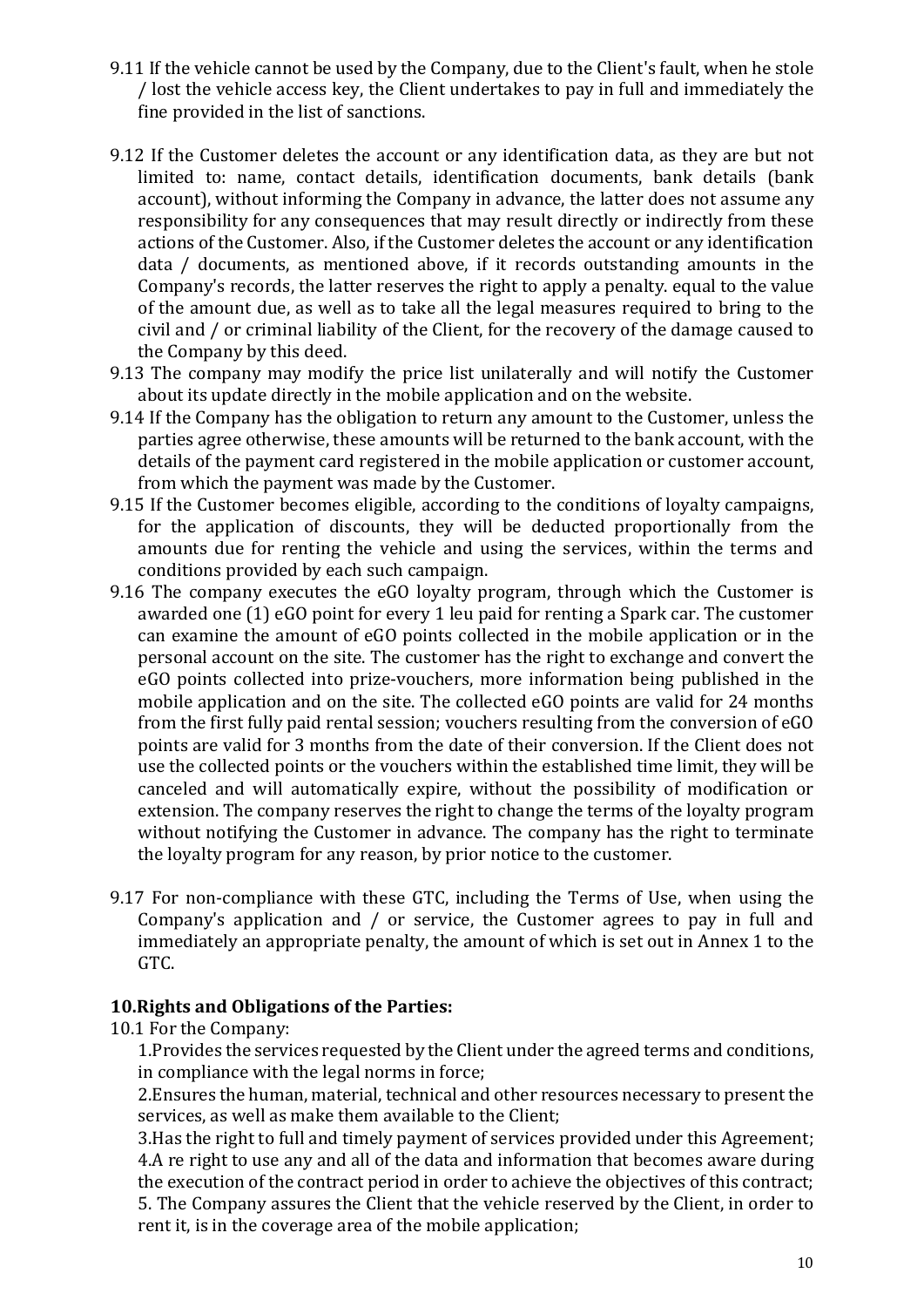6. The Company's obligations and responsibilities to the Client are exclusively those defined in this Agreement; for this reason, in case of breach or non-fulfillment of the contractual obligations imputable to the Company, it is not responsible for a higher amount than the amount paid by the Client for renting the vehicle or using the services.

### 10.2 For the Client:

1. Ensure the payment of the value of the contract in accordance with the provisions of this Agreement;

2. Forward to the Company all correct and complete information regarding personal data, vehicle usage information, in situations that generated losses;

 $3.$ It responds to the reality and accuracy of the information submitted when registering the customer account and booking and using the vehicle, as well as in any other situation:

4.Announce the Company immediately on possible non-conformities of the rented vehicle vehicle:

5. Notify the Company of any accident in which the rented vehicle was involved, whether or not it was caused by its fault; In the event of a minor accident, which resulted in minor material damage to the body, bumpers, headlights, mirrors. The client undertakes to immediately complete the formalities for concluding an amicable finding together with the driver of the other vehicle involved or for notifying the police; otherwise, the Client undertakes to pay to the Company immediately the penalty according to Annex 1, representing the penalty for non-compliance with this obligation, to which will be added the corresponding sanction established in the annex.

## **11. Liability:**

- 11.1 The Client is fully responsible for the Vehicle for the entire period of its use, including but not limited to the Vehicle's goods, the Client's own goods; The Client will not claim compensation and will not hold the Company accountable for goods lost or forgotten during or after the use of the Vehicle.
- 11.2 The Client is not liable for damage caused by the vehicle, which occurred during the period of use, regardless of the will, action / inaction of the Client or usual wear, provided that it has informed the Company immediately and to take into account and to perform the instructions provided by the Company. To repair damage to the vehicle company you apply the rule "last use", reserving the right to take legal proceedings against the customer who used the last time the vehicle if it has reported no irregularities of the car's condition before starting the session of rental, and if during the use of the Vehicle the Customer did not notify the Company any incidents and / or accidents.
- 11.3 If, during the period of use of the motor vehicle, the vehicle is damaged or lost (including, but not limited to, the confiscation, lifting, looking of the vehicle), the goods (including documents) or components of the vehicle are lost or damaged (eg contact key), the Customer undertakes to pay immediately and in full all fines, including fines applied by Spark, and all taxes, including car transport taxes, to compensate for all damages and losses, if they are not compensated by the insurance company that insured the vehicle. In this case, the reasons for which the insurance company does not compensate for the respective losses have no influence on the Client 's obligation of indemnification (unconditional deduction, uninsured event, etc.).
- 11.4 If after use of the vehicle, its body or interior is dirty than for normal use (both inside and outside), Customer repays the costs of car wash and  $/$  or interior cleaning.
- 11.5 If during the use of the vehicle, it is seized, detained or any other rights in the vehicle are lost or restricted, Customer must comply with all other conditions of the Agreement relating to this vehicle until the vehicle is returned to the Company. Also,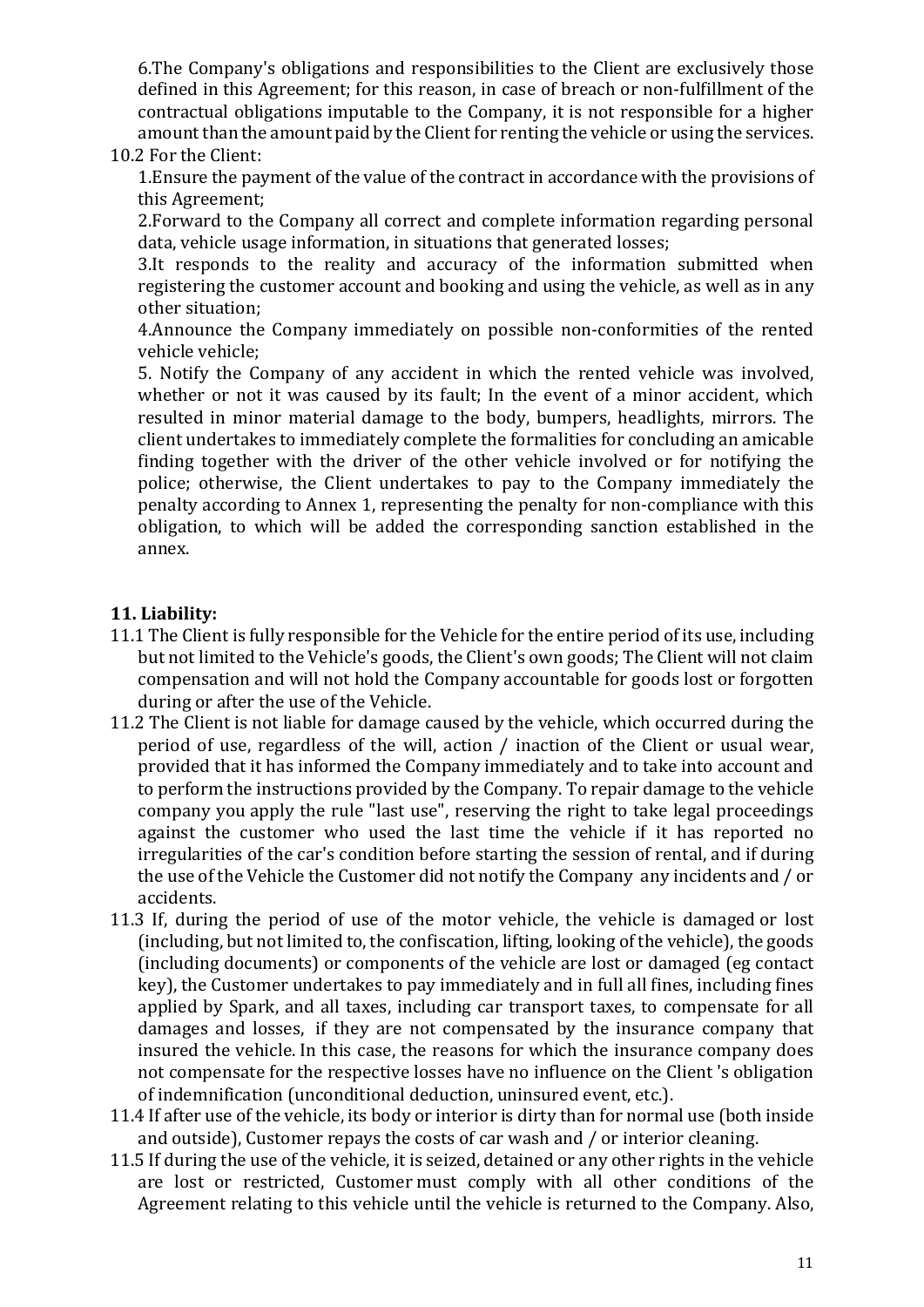the Customer must compensate for any losses incurred by the Company as a result of the occurrence of these circumstances.

- 11.6The client notes and accepts that the rented vehicle is equipped with: access key, power cord, vehicle identification documents (registration certificate, RCA insurance), operating instructions manual and other objects specific to each type of vehicle mentioned in the instruction manual.
- 11.7 The Client assumes full liability for violating legal acts and for damage caused to third parties during the Vehicle Use Period. If the Customer misuses the vehicle or violates this agreement in any other way, which will result in the payment of additional amounts (eg taxes or penalties to state institutions or third parties, etc.), he will reimburse of amounts to the Company. The Client confirms and agrees that all personal data held by the Company may be transferred to public authorities, bailiffs and / or other public or private persons for the purpose of payment and collection of debts.
- 11.8 Upon request of the Company, the Customer will pay to the Company a penalty according to Annex 1 for the performance or violation of any action specified in the Contract or in the Rules, provided that this agreement and other appendices do not impose a different penalty or sanction for the breach said.
- 11.9 If the Agreement does not set any other time, the Customer shall pay to the Company, within 10 (ten) calendar days, any amounts resulting from the application of damages, fines, legal fees, late payment interest, compensation and other amounts.
- 11.10 For each day of delay of payments due to the Companies, the Customer shall pay to the Company a penalty of  $0.01\%$  of the amount due.
- 11.11 If the Company fails to rent the vehicle that has been reserved by the Customer (ie the reserved vehicle or other vehicle is not present at the location chosen in the customer's coverage area or the vehicle is technically unavailable for use) and such circumstances become known to the Customer prior to the time when the Customer could have rented the reservation  $/$  use of the vehicle, unless the parties agree otherwise, the Company returns to the Customer the booking fee (if any) payment and rental of the vehicle paid by the Customer in advance for the reservation / rental, in the form of a voucher, the value of which the Client will identify in the SPARK account. To the Client in the mobile application.
- 11.12 If the vehicle can no longer be technically used, regardless of the will, action / inaction of the Customer, after he the has already begun to use the vehicle and unless the parties have agreed otherwise, the Company will refund to the Customer the entire rental fee paid by the Client, in the form of a voucher, the value of which the Customer will identify in the SPARK account.
- 11.13 The Company shall not be held liable for any acts or omissions of public authorities, other users of motor vehicles or other third parties for the use of the vehicle rented by the Customer. The Company will also not be held liable for the losses it incurred or could sustain from the inefficient use of the vehicle and the direct or indirect losses that have arisen as a result of Customer's failure to meet the expectations. Losses that are offset under the agreement are limited to the amount that would be paid by the insurance company that secured the Company's civil liability.
- 11.14 In no event shall the Company be liable for the Client's assets remaining in the vehicle during and after the end of its period of use.

## **12. Intelectual property rights:**

- 12.1 Site Content: images, texts, web graphics elements, scripts, software, design rights, model rights, patents, trademarks, is fully owned by the Company and its partners and is protected by Law no.  $8/1996$ , on copyright and related rights, as well as on special laws on intellectual and industrial property.
- 12.2 The SPARK concept is the sole and exclusive right of the Company, and is protected by special laws on copyright and related rights, as well as trademarks, which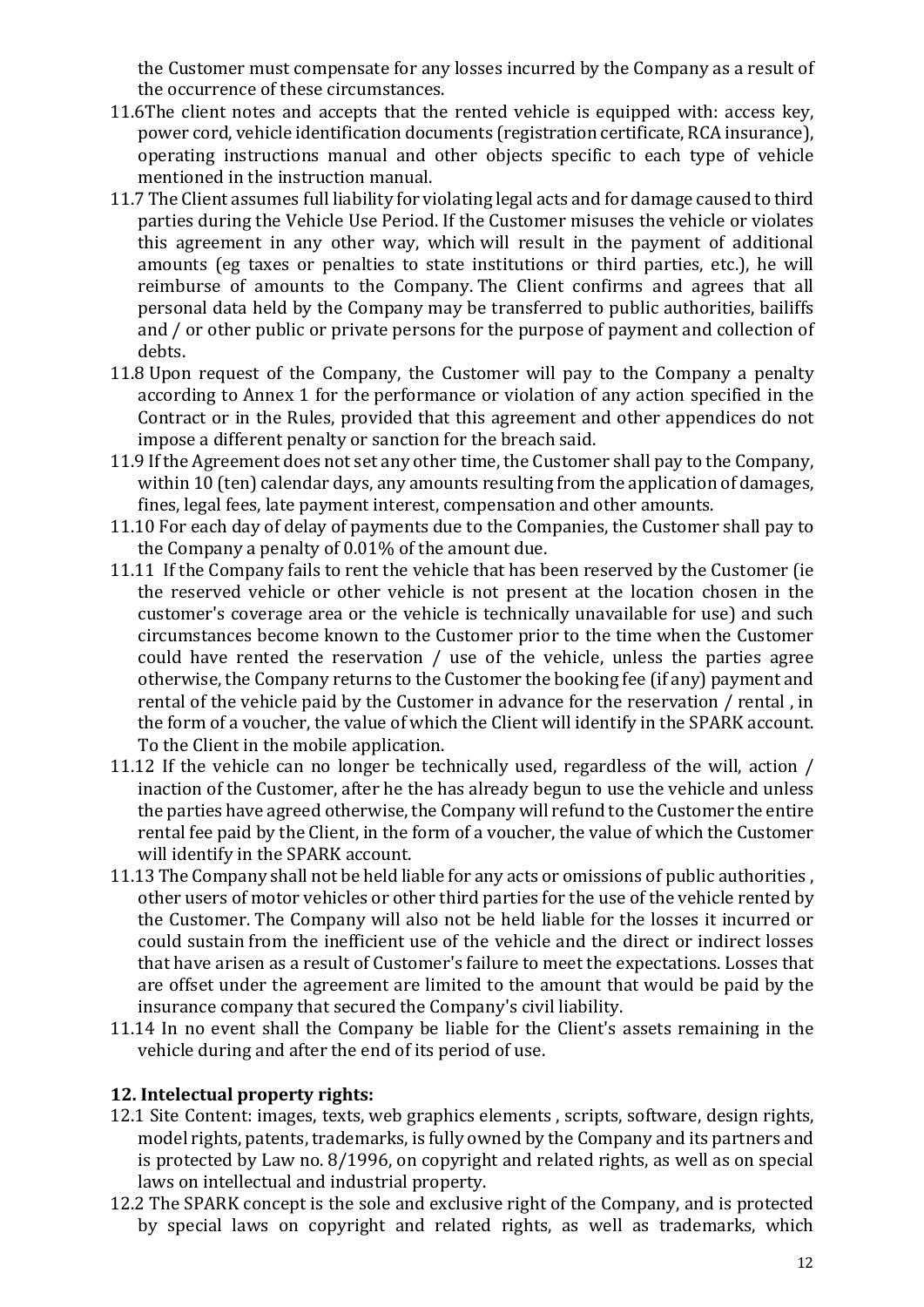are effective in all respects and any of the prerogatives conferred by copyright and trademark law.

12.3 Using any means (copy, reproduction, etc.), any means (online, offline) and any purpose (advertising, commercial etc.) without the Company's order of any of the above items is considered unusual use, in force.

# **13. Privacy of data:**

- 13.1 For the purposes of data protection legislation, the Company is an operator when processing personal data to Customer. In order to provide additional information  $\overline{\mathbf{r}}$  regarding data processing, the Customer may contact the Company's Data Protection Officer at the following e-mail address: **gdpr@espark.ro** or via the email address of the Company.
- 13.2 Category of personal data processed are: name, home address / residence, telephone / fax, e-mail, bank details, your identity card (number, number, date of issue, issuing authority) and CNP, since they entered in the driving license. The Customer will also send a photograph to verify the Customer's data - the holder of the valid driving license and the Company will store and process this information,
	- respecting fundamental rights and rights . Collected data on newsletters and alerts are confidential.
- 13.3 The purpose of collecting personal data is: marketing, advertising, informing Clients about improving SPARK services.
- 13.4 Personal data is stored on the Amazon partner's server in the EU. The duration of the storage and processing of personal data is conditioned solely by the duration of the maintenance of the Client's account, at its free will.
- 13.5 The Customer's completion of the form on the Website equates to the unconditional acceptance that such data be included in the Company's database.
- 13.6 The client is guaranteed the rights provided by the GDPR Rules, and their content may be consulted under the Privacy Policy.

## **14. Terms of Use Website / Mobile Application:**

- 14.1 The Website is provided by the Company on a "as it is" basis and "as much as is available". The Company does not warrant that the site, the servers it hosts, or the emails sent are free of viruses or other potentially harmful components.
- 14.2 The client uses the website / mobile application at his / her own risk, the Company being free from any liability for any direct or indirect damage caused by the use or access / visit of the site or the use of the information on the site.
- 14.3 The Company is not liable for errors or omissions that may occur in writing or presenting the matter on the Website. The Company does not grant any warranty for the content and use of this website. The published information corresponds to the reality at the moment of their registration on the site or the updating of the various pages of the website.
- 14.4 The services presented on the website are provided for information. In order to receive an offer that produces legal effects from the Company, the Customer will register a client's own account.
- 14.5 The Client shall only use the Service after the transmission of all data and information requested by the Company and, after verification, the Company validates the data compliance and allows the Customer to access the Service.
- 14.6 The Client acknowledges and accepts that the Service subject to the Agreement is characterized by evolving technology; for these reasons, the Company reserves the right to modify the technical and economic characteristics of the Service, its instrumentalities and its related terms and to modify the terms of the agreement at any time, including after its signature, without generating any no obligations for the Client.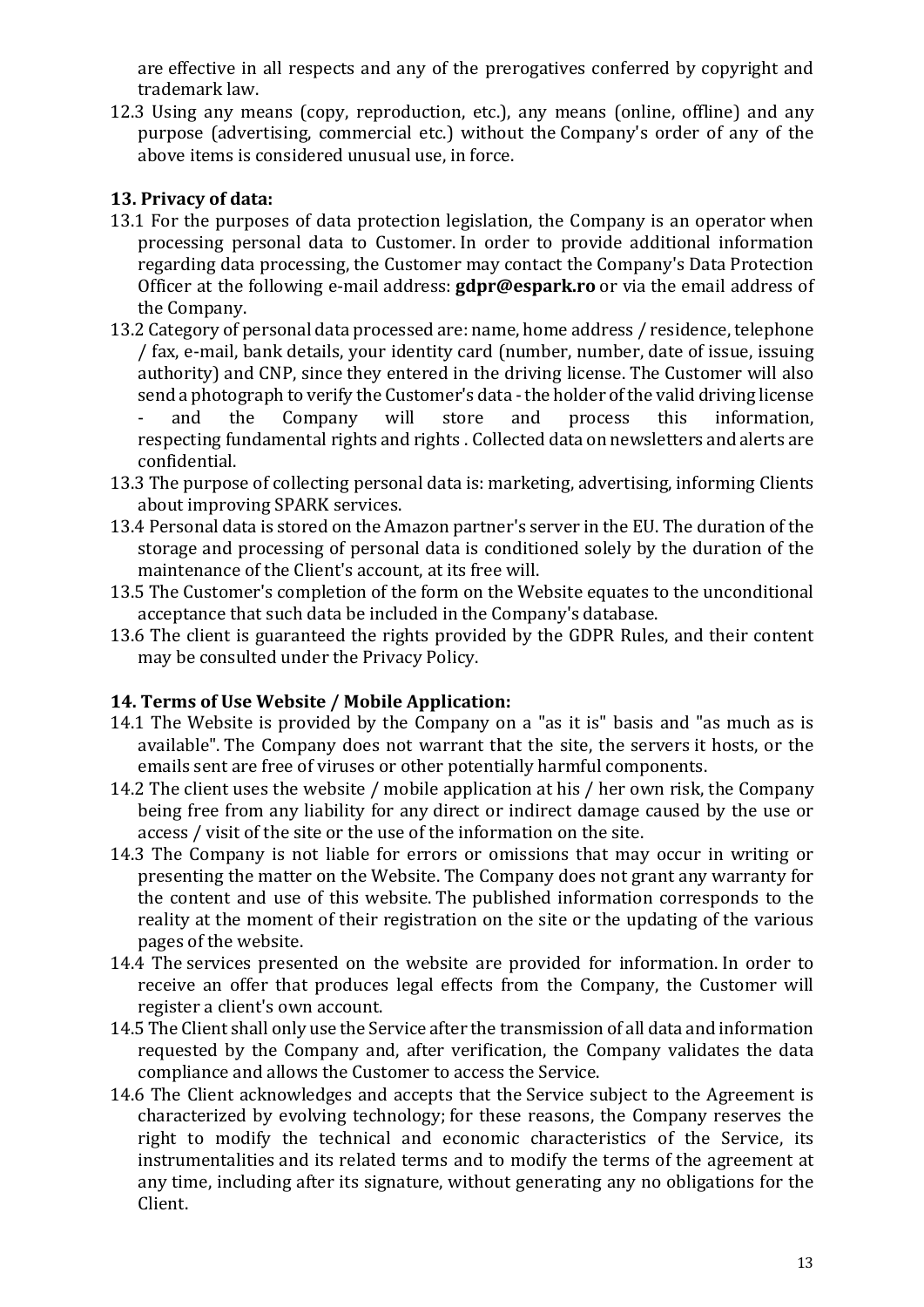- 14.7 The Client shall, in any case, promptly notify the Company of any irregularities or malfunctions he or she may have with regard to the Service. The Company will make reasonable efforts to remedy as quickly as possible the issues communicated by the Customer in accordance with the program in which assistance and guidance is provided.
- 14.8 The site may contain links to other sites owned or operated by third parties. The Company does not control and is not responsible for the content and privacy or security and functionality of this site.

# **15. Final provisions:**

- 15.1 Any notice given by one party to the other party shall be deemed to be valid if it is transmitted by any of the following means: written, courier, fax with acknowledgment of receipt or e-mail (post electronics) at the official addresses (headquarters / fax / email), the persons indicated to receive and transmit as the representative of the Party.
- 15.2 If any provision of this Agreement is considered to be inconsistent with applicable law or for any other reason becomes invalid in whole or in part, the other provisions of this Agreement shall remain in force and in force.
- 15.3 Any dispute, controversy arising out of or in connection with this Agreement, its violation, termination, or validity shall be settled primarily through mutual negotiations, in accordance with the principles of fairness, reasonableness and justice. Where the parties fail to agree by negotiation within 20 (twenty) days of receipt of a written suggestion to continue the negotiations, or if either Party decides that subsequent negotiations are inappropriate, any litigation, controversy or the claim will be definitively settled at the court of the Company's headquarters.
- 15.4 Termination of this Agreement, execution, expiration, interpretation and resolution of disputes are governed by the Romanian Law. If the Customer uses the Service only once, and then, on its own initiative, expressly request the deletion of the customer account, this Agreement is the character of a single execution contract. If the Customer uses the Service repeatedly and irrespective of the constant rental of vehicles, this agreement is the character of a successor contract, and it is not necessary to accept the terms and conditions of this agreement only once, the use of the mobile application or the customer account, the reservation of the motor vehicles and the payment of related services is sufficient to produce the legal effects accepted by both Parties.

## **II. SPECIAL FRAMEWORK: SPARK Car Rental Agreement**

### This Agreement establishes the rental and provision of services:

- 1. Reservation management procedure for the vehicle;
- 2. Procedure for using the vehicle;
- 3. Requirements for persons using motor vehicles;
- 4. Vehicle inspection conditions;
- 5. Other conditions related to the use of the vehicle.

During the reservation and use of the vehicle, the lessee must act in accordance with the reasonableness and fairness criteria and must ensure that the actions related to the reservation of the vehicle are made and that the vehicle is used as it should be done and that it should be used by a diligent and cautious car owner.

### **1.Booking your vehicle:**

1.1 Reservation will be made by the Client from the mobile application or client account. Advance booking is available 15 minutes before the intended use of the vehicle. The client can extend once the reservation period by another period of either 15 minutes or a maximum of 30 minutes, for a fee according to the price list available on the Company's website and in the mobile application, from the moment of booking the vehicle. If the Customer does not start the session of using the reserved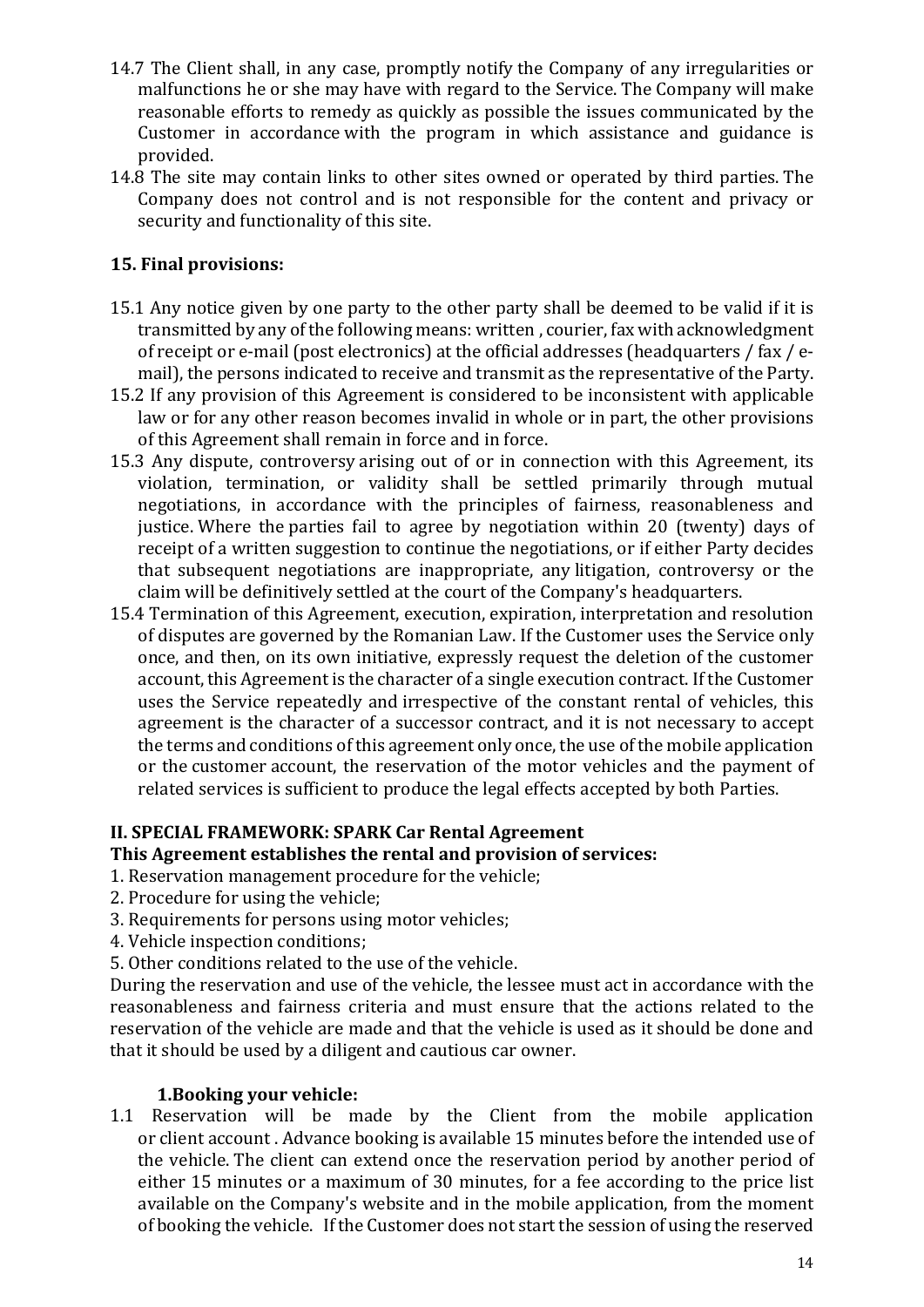Vehicle and does not extend the reservation period, he accepts that he will lose the reservation of the Vehicle, and for a limited period of approx. 3 minutes, you will not be able to reserve the Car. After the 3 minute interval, the Customer will be able to reserve the Vehicle only for a fee.

To make the reservation, the following actions must be performed:

- 1.1.1 Connect to the mobile application;
- 1.1.2 Select the vehicle you want;
- 1.1.3 Confirm reservation of the vehicle.
- 1.2 Confirmation of reservation will be made on the screen of the Customer's phone or other device.
- 1.3 If the Customer does not start using the vehicle within 15 minutes of booking confirmation, the reservation of the vehicle will be automatically canceled.
- 1.4 The period of use of the vehicle for which the Customer will pay rental and service charges will be calculated from the unlocking of the vehicle reserved by the Customer and is quantified in accordance with the procedure and conditions stated in the price list until the termination of the rental of the vehicle by using the mobile application and leaving the vehicle at the location indicated in the Regulation.
- 1.5 Between 23: 59-06: 00, Spark cars can be booked, rented and driven exclusively by Customers at least 26 years old on the date of booking. Customers between the ages of 19 and 26 can reserve, rent and drive Spark cars between 11:59 pm and 6:00 am, if they are members of the Supercharged program or meet all the requirements to become members of the Supercharged program, meaning that they were offered the option to become members of the Supercharged program run by Spark.

### **2. In vehicle use patterns:**

- 2.1 The reserved vehicle will be unlocked after selecting the Client's "Unlock" command using the mobile application or client account.
- 2.2 Before starting to use the vehicle, the Customer must check the condition of the vehicle (both indoors and outdoors) to check that the tires are inflated properly if the vehicle's battery power level is sufficient to drives 10 km or more if there are no visible external defects, defects and  $/$  or incompatibilities of the vehicle or its equipment. In these situations of identifying damages and  $/$  or irregularities, the Customer undertakes to inform the Company immediately before using the vehicle at the telephone number  $+40$  373 760 296 or to elect the respective order using the mobile application or the customer account.
- 2.3 Inside the vehicle, the Customer will find an ignition key, vehicle operating instructions and insurance documentation. The customer has to check if all the documents listed in the present GTC, attachments and accessories are present. If any of the above is missing or damaged, it is disabled and / or incompatible, the Customer undertakes to form the Company immediately before using the vehicle at  $+40$  373 760 296 or to select the order using the mobile application or client account.
- 2.4 The vehicle must be started and must be driven as indicated in the present GTC.
- 2.5 In the event of a temporary stop, the vehicle must be locked and disconnected with the ignition key, all the windows and sunroof are closed, the lights are off, the parking brake is pulled and the vehicle is parked in accordance with the Road Traffic Regulations, other laws in force and security requirements.
- 2.6 After closing the rent session, the Customer must return the Vehicle to the Coverage Area as marked into the Mobile Application (including the Paid Vehicle Return Zone), leave the ignition key and all the Vehicle's papers and accessories as described herein, complete and undamaged, into the Vehicle, and check that it has left no personal items.
- 2.7 After arriving at range and leaving the vehicle, the Customer will select the "Finish" trip" command in the Company's mobile application. The customer must ensure that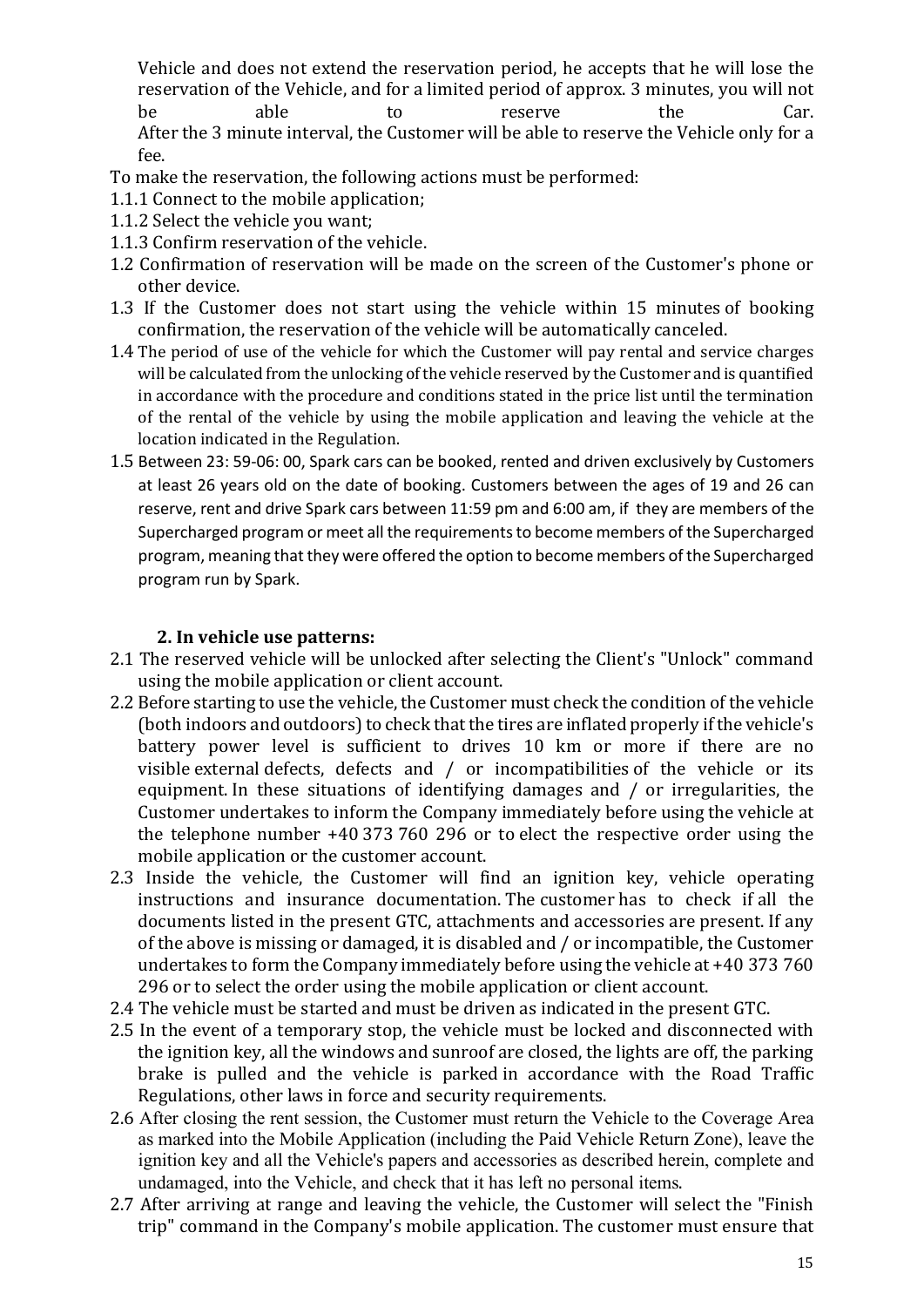after leaving the vehicle it is blurred, all the windows and sunroof are closed, the parking brake is pulled and the vehicle is parked in accordance with the Road Traffic Rules, other applicable laws and security requirements.

- 2.8 After arriving at range, Customer will ensure that the vehicle will not be parked in private parking lots, courtyards and parking spaces reserved for third-party vehicles. The customer must ensure that the vehicle is not left in places where parking of vehicles is prohibited by road signs and  $/$  or road markings. The Customer is responsible for violating the Road Traffic Rules and / or other normative acts or this Regulation for all situations in which his deeds in connection with the vehicle are deviating from these rules and normative acts.
- 2.9 The Company regularly checks the state of each vehicle to ensure that the vehicles used by the Customers are in a proper condition for their normal use.
- 2.10 Between 23: 59-06: 00, Spark cars can be booked, rented and driven exclusively by Customers at least 26 years old on the date of booking. Customers between the ages of 19 and 26 can reserve, rent and drive Spark cars between 11:59 pm and 6:00 am, if they are members of the Supercharged program or meet all the requirements to become members of the Supercharged program, meaning that they were offered the option to become members of the Supercharged program run by Spark.

The rental sessions actually started before 23:59 will be able to continue exclusively until their completion.

### **3. Vehicle battery charge:**

- 3.1 At the end of the car rental session, the Customer is obliged to ensure the charging of the battery corresponding to a distance of at least 10 km (information available on the vehicle's board), otherwise, the Customer is obliged to pay, immediately and in full, the value of the fine for the culpable non-compliance of the current obligations, as set out in the sanctions annex, to which it may be added the value of transport charges, for the use of a car platform.
- 3.2 Battery charging is carried out in accordance with the instructions inside the vehicle.

### **4. Other conditions for using the Vehicle:**

- 4.1 The customer must ensure that the vehicles are used in accordance with the provisions of the agreement, the manufacturer's recommendations and the instructions for use in accordance with the Road Traffic Rules and the requirements of other legislation.
- 4.2 The customer is not entitled to use the vehicle for racing, other sports or other purposes of a competitive nature, and to use the vehicle as a training vehicle or permanently loaded (heavy goods transport, etc.) for other purposes for which the vehicle does not it is appropriate to use the vehicle to carry out activities that are prohibited by law. Otherwise the Client undertakes to pay immediately and in full the fine provided in the annex.
- 4.3 The customer must ensure that there is no smoking inside the vehicle, the animals transported in the vehicle must be transported in a specially adapted box and ensure that they act with care and diligence in order to avoid dirt and  $/$  or damage to the interior and exterior vehicle. Otherwise the Client undertakes to pay immediately and in full the fine provided in the annex.
- 4.4 Any actions or attempts to scan system data, copy, modify or remove it are strictly forbidden.
- 4.5 It is forbidden to drive the vehicle outside the territory of Romania. For driving the car outside Bucharest, the Customer will require a prior written agreement from the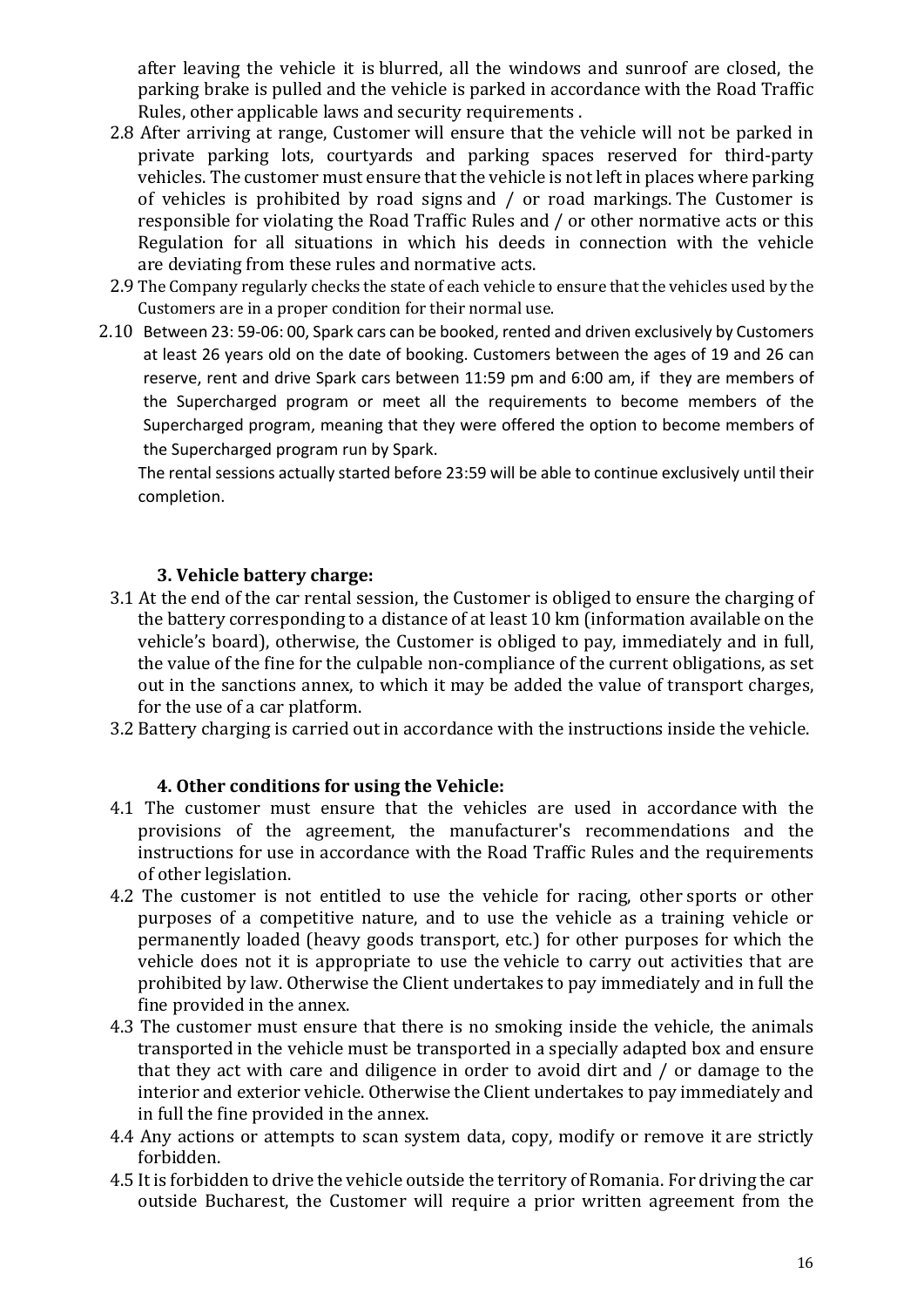Company. Not accepting the Company's response to this Customer request is equivalent to the refusal of the agreement.

- 4.6 The customer undertakes to return the vehicle in the state he has taken over, subject to the usual wear and tear related to the vehicle's life. For the avoidance of doubt, the Parties will not consider the usual wear and tear for:
- Parts, component parts or goods damaged, deformed and otherwise damaged by mechanical or thermal means;
- Devices and equipment that do not work
- Location of the bodywork, cracks in the paintwork and live scratches (paint layer damaged to ground):
- Deterioration of the paint layer as a consequence of the intensive cleaning and / or cleaning of the vehicle;
- Repairs made in poor quality conditions and / or defects resulting from poor quality repairs;
- Windscreen cracks and other glass or plastic components (eg headlights);
- Windscreen scratches resulting from disordered use and / or vehicle cleaning;
- Damage to the interior, such as burned or stained seats, broken plastic front panels, luggage compartment cover, opening handles, etc.;
- Damaged body geometry:

High blunt tires, broken, deflated or feathered; curved rims, hit, scratched The Customer is familiar with the fact that for any of the above damages or any other damage caused by the Customer to the vehicle, in general, and the components, in particular, will pay immediately and in full the corresponding sums applied according to the penalty annex.

- 4.7 If the Customer, after the end of the period of use of the vehicle or at the request of the Company, does not return the vehicle, the Company has the right to block the ignition of the vehicle, and the Customer's refusal to return the vehicle may be considered theft, which will be reported to competent police.
- 4.8 The Company has the right to request the return of the vehicle at any time, if the Customer uses the vehicle for more than 30 (thirty) days or uses the vehicle dangerously and/or illegally and/or violates the Regulations and/or the Agreement. In this case, the Customer will return the Vehicle to the Company in any place specified in the Regulation, no later than 3 (three) hours after receiving the  $r_{\text{equest}}$  from the Company (using the mobile application or any other means permitted by legal acts). If the Customer does not return the vehicle within the indicated time limit, the Company has the right to block the vehicle control and take the steps provided in art. 4.7.
- 4.9 If the vehicle becomes technically unavailable, warning signals appear on the dasboard, suspicious sounds can be heard and/or there is no possibility to continue the safe use of the vehicle, the Customer undertakes to stop using the vehicle immediately. To inform the Company about the mentioned aspects and to fulfill the instructions given by the Company.
- 4.10 If the vehicle is damaged due to a traffic accident or any other circumstances, the Customer will immediately inform the Company and the competent authorities (police, fire department, ambulance, etc.), complete the declaration of road accidents and make all and any other actions, steps, etc. necessary to effectively assist the Company in dealing with the competent authorities as well as with the insurance company (ies), including in order to resolve claims or to prevent the occurrence or facilitation of the repair of claims, damages to the Company and / or any other persons, as the case may be. In this regard, the Customer undertakes to communicate and / or make available to the Company, at its request, within a maximum of 48 hours (or in another term expressly indicated by the Company, as the case may be), in the form (ie, original, legalized copies, simple copies, etc.), on the medium (ie, paper, electronic,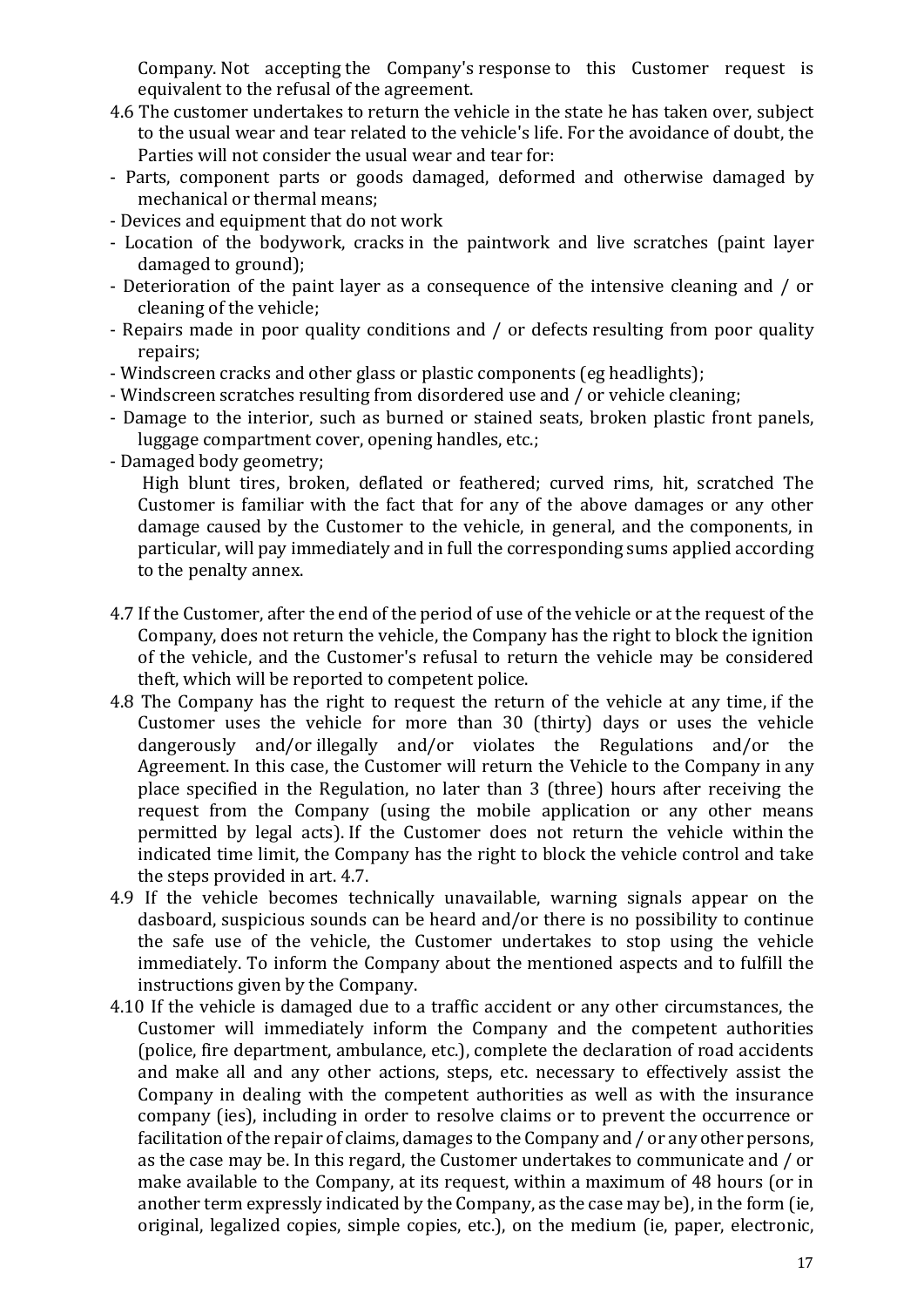etc.), in the place and within the term indicated by the Company all and any of the documents (eg driving license, documents issued by the police, amicable finding, declaration of approval damage, etc.) and the information required by it to resolve civil, administrative or criminal cases, as well as damage files, in connection with and / or as a result of road accidents and / or any other events which have or may result in causing damage of any kind to the Company and  $/$  or any other person. Vehicle defects that have no influence on road safety, as well as defects that are not due to inappropriate technical maintenance of the vehicle by the Company will not be considered defective.

4.11 Vehicle defects that have no influence on road safety, as well as defects that are not due to inappropriate technical maintenance of the vehicle by the Company will not be considered defective.

# 5. **Requirements for persons using the vehicle:**

- 5.1 The customer who is driving the vehicle must hold a valid B (valid for at least one year) driving license, must be awake and not under the influence of narcotic drugs, psychotropic substances or other psychoactive substances. It is also forbidden for the vehicle to be driven by others.
- 5.2 Customer must know and comply with road traffic rules and any other legal requirements that are required while using the vehicle.
- 5.3 Throughout the use of the Vehicle The Customer will act diligently, as a good owner, will observe all and any traffic rules, rules of optimal use of the Vehicle, and will take all necessary measures to avoid and prevent situations that could causes any damage to the vehicle, as well as to reduce the risks and effects of harmful situations, regardless of the causes. Additionally, the Client will ensure that he will comply with the regulatory speed limits, applicable on public and private roads; any violation of the speed limit, whether or not it has been sanctioned by the traffic police, will duly result in the temporary deactivation of the Spark customer account, as follows:

a. violation twice at least 50 km above the regulatory speed limit, results in deactivation of the Spark account for 7 days;

b. violation of 4 times with at least 50 km above the regulatory speed limit, entails deactivation of the Spark account for 30 days:

c. the violation once, at least 80 km above the regulatory speed limit, results in the deactivation of the Spark account for 30 days;

d. violation of 8 times with at least 50 km above the regulatory speed limit, entails deactivation of the Spark account for 180 days;

e. the violation once, at least 100 km above the regulatory speed limit, results in the deactivation of the Spark account for 180 days;

- 5.4 During the period of use of the vehicle, the Customer is fully responsible for the proper use of the vehicle and assumes the risk and responsibility of the vehicle.
- 5.5 The Client's failure to comply with the rights provided for in the Agreement and / or the Regulation shall not constitute a waiver of such rights and the partial performance of such rights shall not preclude the continued execution of such rights.
- 5.6 If the Customer does not inform the Company of any damages, defects and / or other incompatibilities of the vehicle, equipment and  $/$  or its documentation, the Customer shall be liable for all other non-conforming, incompatible and defective damages of the above.
- 5.7 In the event that the Customer violates road traffic rules and / or other legal acts that lead to additional actions by the Company (eg, announcement of roaming etc.), the Customer will pay the damages resulting from such breach.
- 5.8 The Company shall not be held liable for losses suffered by the Customer due to the fact that he could not use the vehicle in the event of an accident or for other reasons out of the Company's control.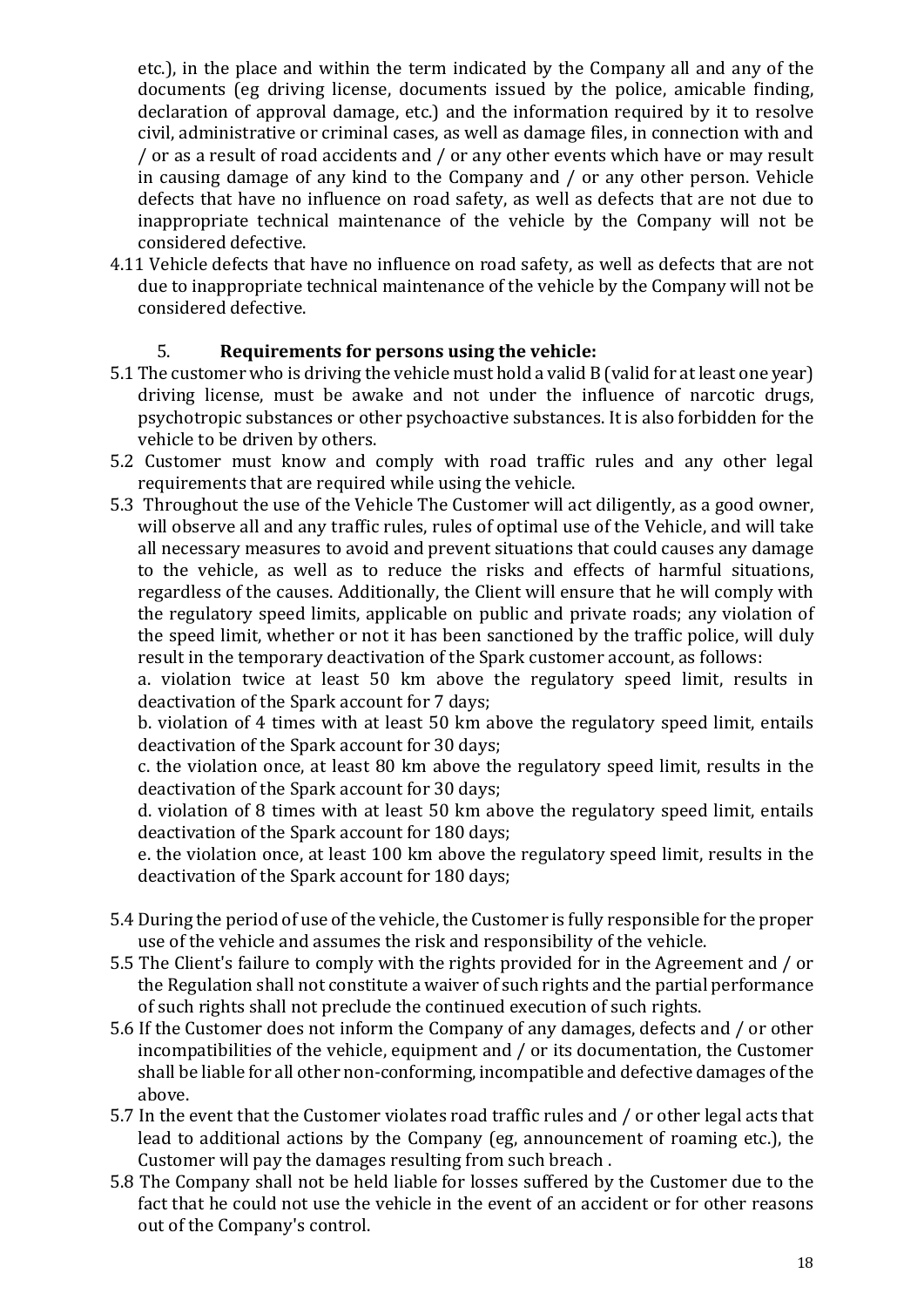5.9 In the time interval 23: 59-06: 00, Spark vehicles can be booked, rented and driven in compliance with the special conditions provided in art. 1.5 and 2.10 of the TCG, above.

# 6. **Final provisions:**

- 6.1 The Company does not assume any risk or liability and unconditionally releases from it in all sites where the Customer does not become acquainted with the agreement and / or the Regulation, although this option has been granted and assumed by the Client.
- 6.2 The terms and conditions mentioned in this Regulation may be modified by the Company unilaterally and the Customer will be informed by the Company by  $e$ mail. Continued use of the vehicle will be considered acceptance of the Updated Regulation.
- 6.3 Each party undertakes to inform the other party in writing, by using the mobile application or the site, no later than  $5$  (five) calendar days if the residence address  $(s)$ or other contact information provided in the agreement It's changing.
- 6.4 The terms used in this Regulation have the meaning assigned to them in the Agreement, unless these Rules clearly and unequivocally establish otherwise.

|                | Cause                                                                                                                              | <b>Amount due / Penalty</b>                               | <b>Details</b>                                                                                                                                                                                                                                                                                                                   |
|----------------|------------------------------------------------------------------------------------------------------------------------------------|-----------------------------------------------------------|----------------------------------------------------------------------------------------------------------------------------------------------------------------------------------------------------------------------------------------------------------------------------------------------------------------------------------|
| $\mathbf{1}$   | irreparably<br>Lost<br>or<br>damaged<br>charging<br>cable from Customer's<br>fault                                                 | <b>RON 2500</b>                                           | In the models, which come<br>with Type 2 charging, you can<br>find the power cord in the<br>trunk of the car. Vehicles with<br>continuous<br>fast-<br>current<br>charging (DC) option do not<br>have Type 2 cable on board. It<br>can be provided to the Client<br>upon request and after signing<br>a handover-receipt process. |
| $\overline{2}$ | Key/access card<br>or<br>vehicle<br>documents<br>lost or damaged by the<br>customer's fault.                                       | <b>RON 3150</b>                                           | completion<br>of<br>After<br>the<br>race/use session, the keys,<br>card<br>and<br>access<br>car<br>documents must be left inside.                                                                                                                                                                                                |
| 3              | Smoking<br>tobacco<br>products,<br>electronic<br>cigarettes<br><sub>or</sub><br>non-<br>burning<br>tobacco<br>products in the car. | <b>RON 500</b>                                            | In SPARK vehicles it is strictly<br>forbidden<br>smoke<br>to<br>any<br>traditional tobacco products<br>without burning or electronic.<br>The penalty fee includes<br>expenses to remove the smell<br>of nicotine/tobacco from the<br>vehicle and any damage to the<br>car as a result of smoking<br>inside it.                   |
| 4              | The interior of the car<br>is left dirty or garbage<br>was left in the car                                                         | <b>RON 150</b>                                            | After completion of the use of<br>vehicle,<br>liquids,<br>the<br>no<br>garbage or other objects must<br>be left inside it, which damage<br>the appearance of the vehicle.                                                                                                                                                        |
| 5              | The interior of the<br>vehicle and/or other<br>accessories<br>are<br>damaged                                                       | <b>RON 150</b><br>+ damaged elements<br>replacement costs | Repair of the interior is done<br>only in authorized service and<br>only with original parts. It<br>may also be necessary to use                                                                                                                                                                                                 |

# **Appendix 1 - List of Penalties**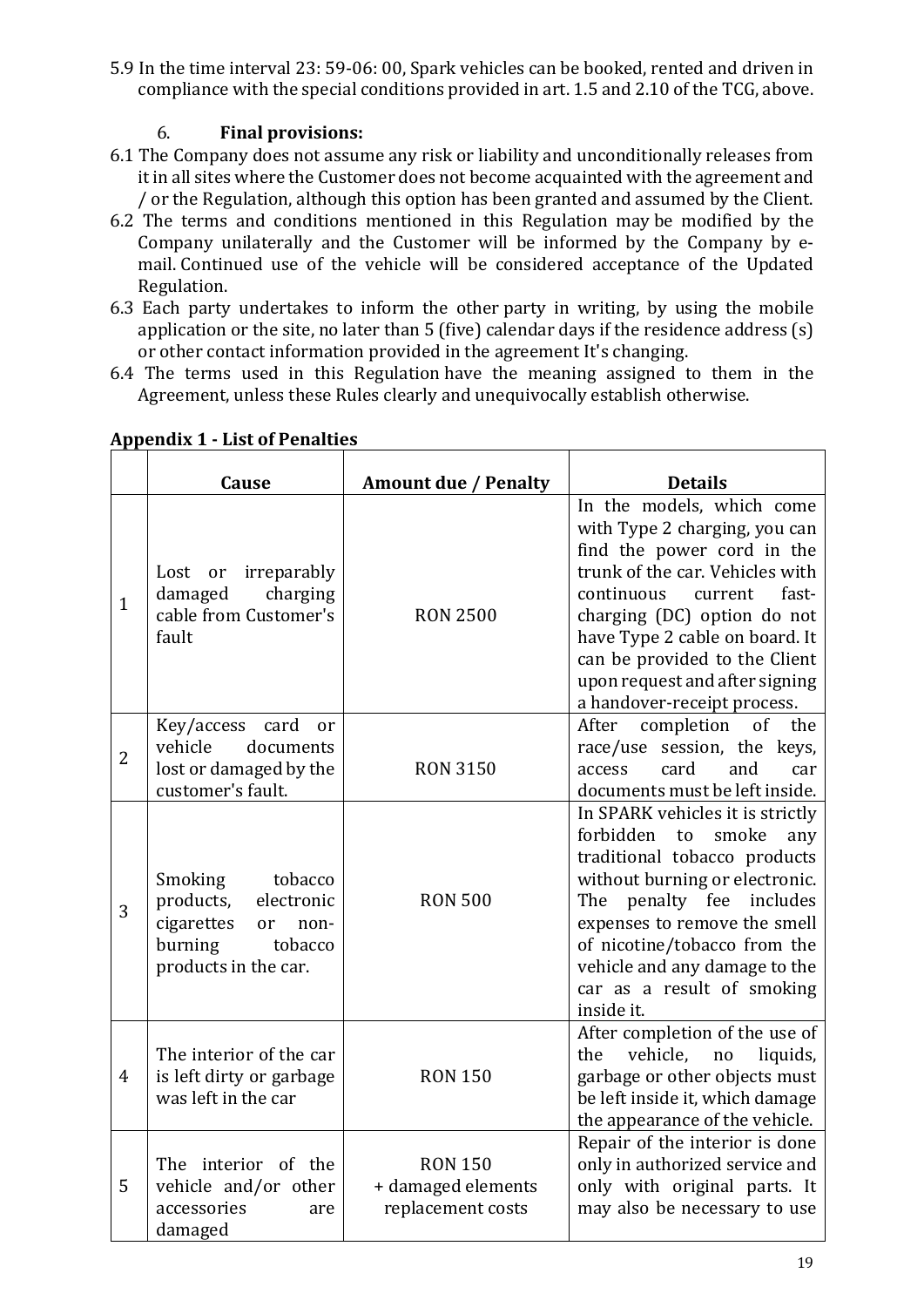|                |                                                                                                                                                                                                                    |                                                                                                                    | professional<br>cleaning<br>services.                                                                                                                                |
|----------------|--------------------------------------------------------------------------------------------------------------------------------------------------------------------------------------------------------------------|--------------------------------------------------------------------------------------------------------------------|----------------------------------------------------------------------------------------------------------------------------------------------------------------------|
| 6              | wheels<br><b>Tyres</b><br>or<br>unsuitable<br>for<br>movement have been<br>damaged/destroyed<br>during or shortly after<br>the lease (e.g. flat)                                                                   | <b>RON 300</b><br>for each object of<br>damage, regardless of the<br>type of vehicle.                              | The<br>the<br>amount<br>cover<br>replacement of tyres/jants,<br>unsuitable, as well as service<br>costs.                                                             |
| $\overline{7}$ | During the use<br>of<br>vehicles, traffic rules<br>other<br>legal<br>or<br>provisions<br>were<br>violated<br>and<br>notification<br>was<br>received<br>from<br>the<br>control bodies at the<br>company's premises. | <b>RON 100</b>                                                                                                     | The<br>the<br>amount covers<br>administrative<br>expenses of<br>the company. The client will<br>also<br>the<br>owe<br>amounts<br>imposed by the control organ.       |
| 8              | A person other than<br>the User drove the<br>vehicle during<br>the<br>rental session.                                                                                                                              | <b>RON 900</b>                                                                                                     | Only the user is allowed to<br>drive the vehicle during its<br>use.                                                                                                  |
| 9              | The client did not<br>notify the company or<br>thepolice<br>authority<br>responsible for the<br>traffic accident,<br>in<br>which he took part.                                                                     | <b>RON 1500</b>                                                                                                    | In the event of a road accident<br>Customer<br>the<br>must<br>immediately<br>the<br>notify<br>Company and/or the police<br>other<br>and<br>competent<br>authorities. |
| 10             | The vehicle has not<br>been left connected to<br>a charging station in<br>required<br>the<br>areas,<br>when the battery level<br>allow<br>does<br>not<br>a<br>minimum distance of<br>10 km to be traveled.         | <b>RON 250</b>                                                                                                     | The vehicle must be towed to<br>a station in the premises of<br>Bucharest.                                                                                           |
| 11             | The vehicle is left out<br>the<br>radius<br>of<br><sub>of</sub><br>Bucharest and has a<br>battery charge, which<br>does not allow it to<br>move over a radius of<br>more than 10 km.                               | <b>RON 500</b>                                                                                                     | If the battery level is low, the<br>vehicle must be left at the<br>station<br>the<br>nearest<br>near<br>Customer's location.                                         |
| 12             | The vehicle is parked<br>in a prohibited place<br>or in a private parking<br>lot.                                                                                                                                  | RON 100 - illegal parking<br>RON 200 - wheel lock<br>application<br>RON 600 - vehicle lifted<br>by the authorities | The vehicle must be parked in<br>regulated areas of Bucharest.                                                                                                       |
| 13             | The vehicle is parked<br>closed,<br>in<br>a<br>inaccessible<br>space,                                                                                                                                              | <b>RON 1000</b>                                                                                                    | The application of this penalty<br>for<br>necessary<br>is<br>non-<br>compliance<br>with<br>the                                                                       |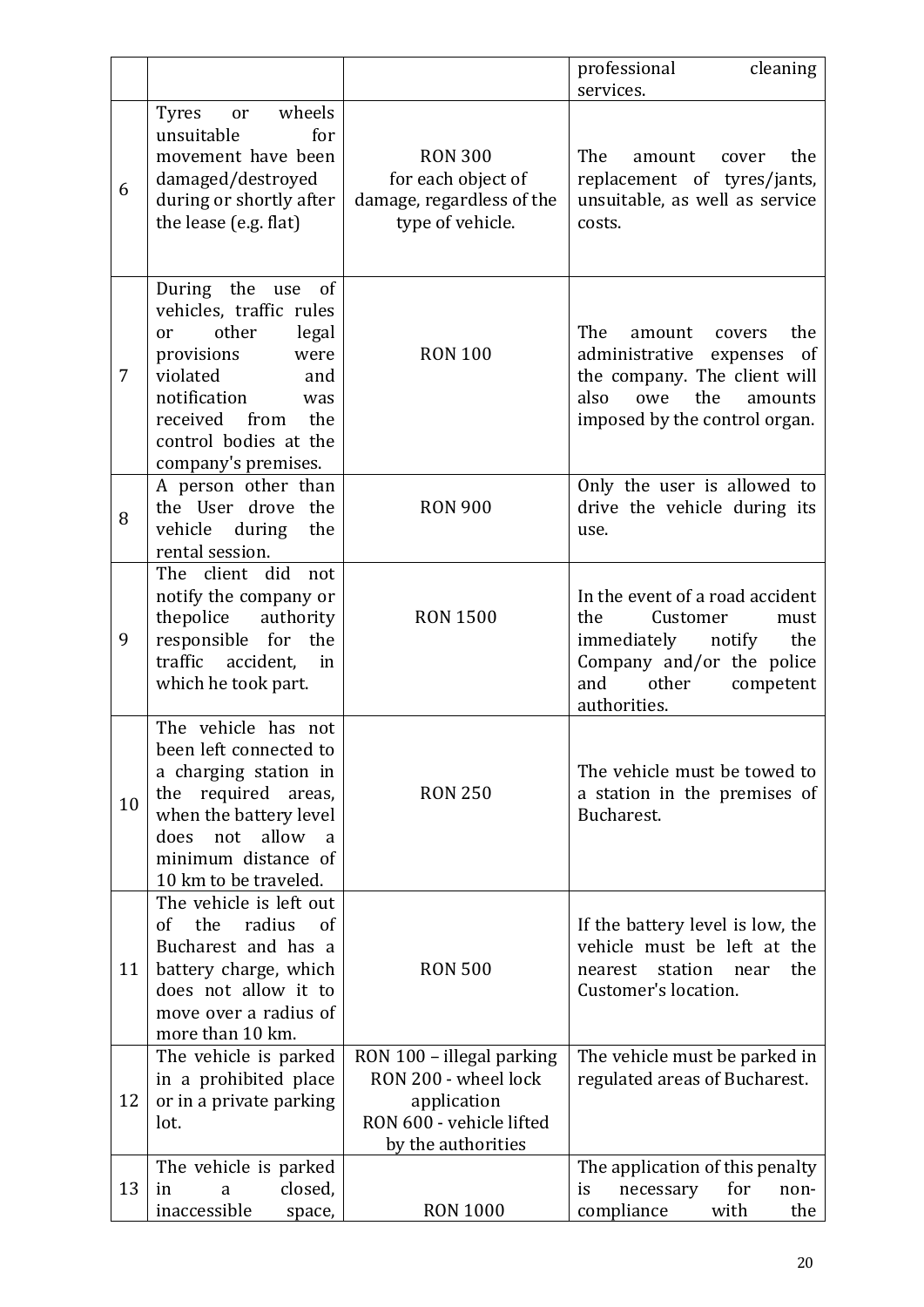|    | personal<br>property<br>(e.g. garage, yard, etc.)                                                                                                                                                                                                             |                                                                                                                                                                                                                                                                                                | contractual obligations laid<br>down in the                                                                                                                                                                                                                                                                           |
|----|---------------------------------------------------------------------------------------------------------------------------------------------------------------------------------------------------------------------------------------------------------------|------------------------------------------------------------------------------------------------------------------------------------------------------------------------------------------------------------------------------------------------------------------------------------------------|-----------------------------------------------------------------------------------------------------------------------------------------------------------------------------------------------------------------------------------------------------------------------------------------------------------------------|
| 14 | Leaving the vehicle<br>uninsured as defined<br>in the obligations of<br>the Client in the Spark<br>Terms and Conditions,<br>as described in point<br>10.2.8 of the Rights<br>and Obligations of the<br>Parties                                                | <b>RON 100</b>                                                                                                                                                                                                                                                                                 | The application of this penalty<br>for<br>is<br>necessary<br>non-<br>with<br>compliance<br>the<br>contractual<br>obligations<br>laid<br>down in the                                                                                                                                                                   |
| 15 | Damage<br>or<br>destruction<br>of<br>a<br><b>SPARK</b><br>partner<br>charging station due<br>to User negligence.                                                                                                                                              | Cost of repairing or<br>replacing the station as<br>invoiced by the SPARK<br>partner                                                                                                                                                                                                           | Loading stations must be used<br>according to the instructions<br>visible on each station. In case<br>information<br>additional<br>is<br>required, the Customer has<br>the possibility to contact the<br>number<br>support<br>the<br>on<br>charging card in the car or<br>displayed<br>directly on<br>the<br>station. |
| 16 | under<br>the<br>Driving<br>influence of alcohol,<br>narcotic<br>or<br>psychotropic<br>substances.                                                                                                                                                             | <b>RON 4000</b>                                                                                                                                                                                                                                                                                | It is forbidden to drive the<br>vehicle under the influence of<br>alcohol,<br>narcotic<br>or<br>psychotropic substances.                                                                                                                                                                                              |
| 17 | The<br>customer<br>operates the vehicle<br>without<br>having<br>initiated the<br>rental<br>session, as described<br>in Article 2 of this<br>agreement.                                                                                                        | <b>RON 900</b>                                                                                                                                                                                                                                                                                 | Any unauthorized use by the<br>Customer is in damage to the<br>Company.                                                                                                                                                                                                                                               |
| 18 | After completing the<br>rental<br>session<br>the<br>did<br>Customer<br>not<br>the<br>leave<br>car<br>key/access<br>card<br>and/or car documents<br>and/or car loading or<br>parking cards related<br>to the car<br>and/or<br>related<br>other<br>accessories. | RON 10 for each hour,<br>starting at the second<br>hour after the end of the<br>use session, dr no more<br>than the maximum daily<br>amount according to the<br>vehicle price list. The<br>amount will be calculated<br>for every 24 hours until<br>the Customer returns the<br>missing items. | Leaving the vehicle without<br>leaving the car's documents,<br>access key/card or<br>other<br>accessories<br>makes<br>it<br>impossible<br>other<br>for<br>Customers to use it, which is a<br>damage to the Comapnia.                                                                                                  |
| 19 | vehicle<br>The<br>was<br>used for purposes<br>than<br>other<br>that<br>provided for in the<br><b>TCG</b><br>(e.g.<br>commercial<br>illicit<br>purposes,<br>purposes, etc.)                                                                                    | $RON 700 + other$<br>compensation, if<br>applicable                                                                                                                                                                                                                                            | The application of this penalty<br>shall be subject to failure to<br>comply with the contractual<br>obligations laid down in the<br>Rules of Use.                                                                                                                                                                     |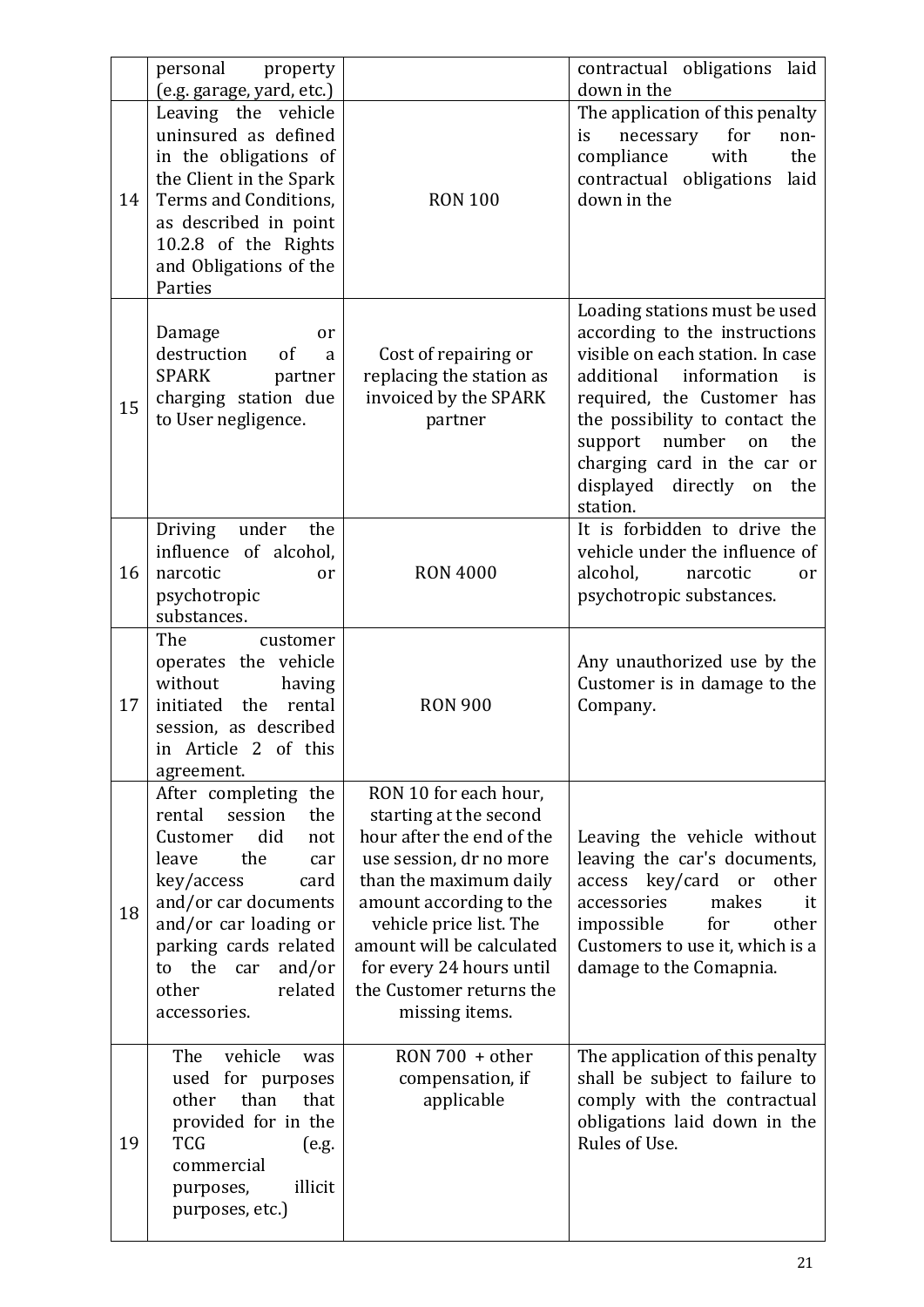| 20 | The<br>vehicle<br>was<br>damaged in a traffic<br>accident due to the<br>Client: 1-2 items.                                                                                                       | <b>RON 800</b>                                                                                     | Vehicles are essential for the<br>company's business and must<br>be protected.                                                                                       |
|----|--------------------------------------------------------------------------------------------------------------------------------------------------------------------------------------------------|----------------------------------------------------------------------------------------------------|----------------------------------------------------------------------------------------------------------------------------------------------------------------------|
|    |                                                                                                                                                                                                  | Depending on the<br>number of damaged<br>elements and<br>depending on the<br>model of the vehicle: |                                                                                                                                                                      |
|    |                                                                                                                                                                                                  | <b>Nissan Leaf:</b>                                                                                |                                                                                                                                                                      |
|    |                                                                                                                                                                                                  | -From 3 or more items<br>/ events: 3000 Lei                                                        |                                                                                                                                                                      |
|    |                                                                                                                                                                                                  | <b>Renault ZOE:</b>                                                                                |                                                                                                                                                                      |
|    |                                                                                                                                                                                                  | - From 3 or more items<br>/ events: 2500 Lei                                                       |                                                                                                                                                                      |
|    |                                                                                                                                                                                                  | <b>BMW</b> i3:                                                                                     |                                                                                                                                                                      |
| 21 | The<br>vehicle<br>was<br>damaged in a road<br>accident or accident<br>caused<br>by<br>the<br>Customer                                                                                            | - From 3 or more items /<br>events: 3000 Lei                                                       | Vehicles are essential for the<br>of the<br><b>SPARK</b><br>operation<br>service and must be protected.<br>Removing a vehicle from the<br>service for repairs is the |
|    |                                                                                                                                                                                                  | Skoda Citigo eIV:                                                                                  | Company's damage.                                                                                                                                                    |
|    |                                                                                                                                                                                                  | - From 3 or more items /<br>events: 2500 Lei                                                       |                                                                                                                                                                      |
|    |                                                                                                                                                                                                  | Dacia Spring:                                                                                      |                                                                                                                                                                      |
|    |                                                                                                                                                                                                  | From 3 or more items<br>/ events: 2500 Lei                                                         |                                                                                                                                                                      |
|    |                                                                                                                                                                                                  | The following penalties<br>shall apply to all other<br>vehicles not explicitly<br>described:       |                                                                                                                                                                      |
|    |                                                                                                                                                                                                  | From 3 or more items /<br>events: 3000 Lei                                                         |                                                                                                                                                                      |
| 22 | The total damage of<br>Vehicle,<br>the<br><b>as</b><br>described<br>the<br>in<br>Policy<br>Insurance<br>Conditions,<br>caused<br>by a road accident at<br>fault<br>of<br>the<br>the<br>Customer. | 10% of the new<br>value/insured value of<br>the vehicle.                                           | customer's<br>At<br>fault,<br>the<br>Company loses an asset and<br>additional costs are generated<br>to replace it.                                                  |